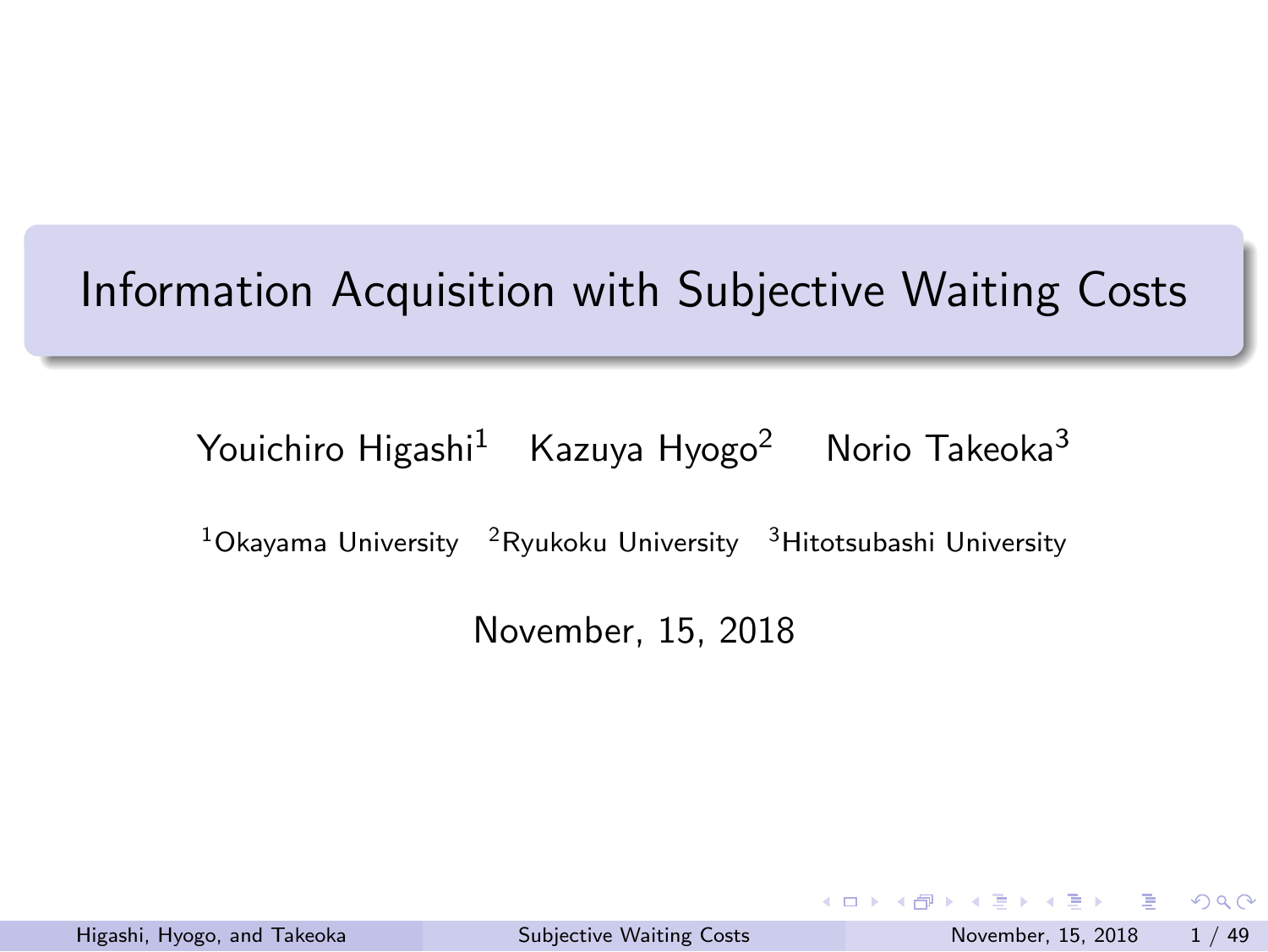## Motivation

- Decisions are not necessarily made on the basis of fixed prior information
- Acquiring information is costly, and the agent has to balance the benefits and costs
- Rational inattention (for example, Sims (2003))
- Additive information costs have been considered
- Costs for information acquisition are unobservable, and adhocracy of its modeling is problematic

KOKK@KKEKKEK E 1990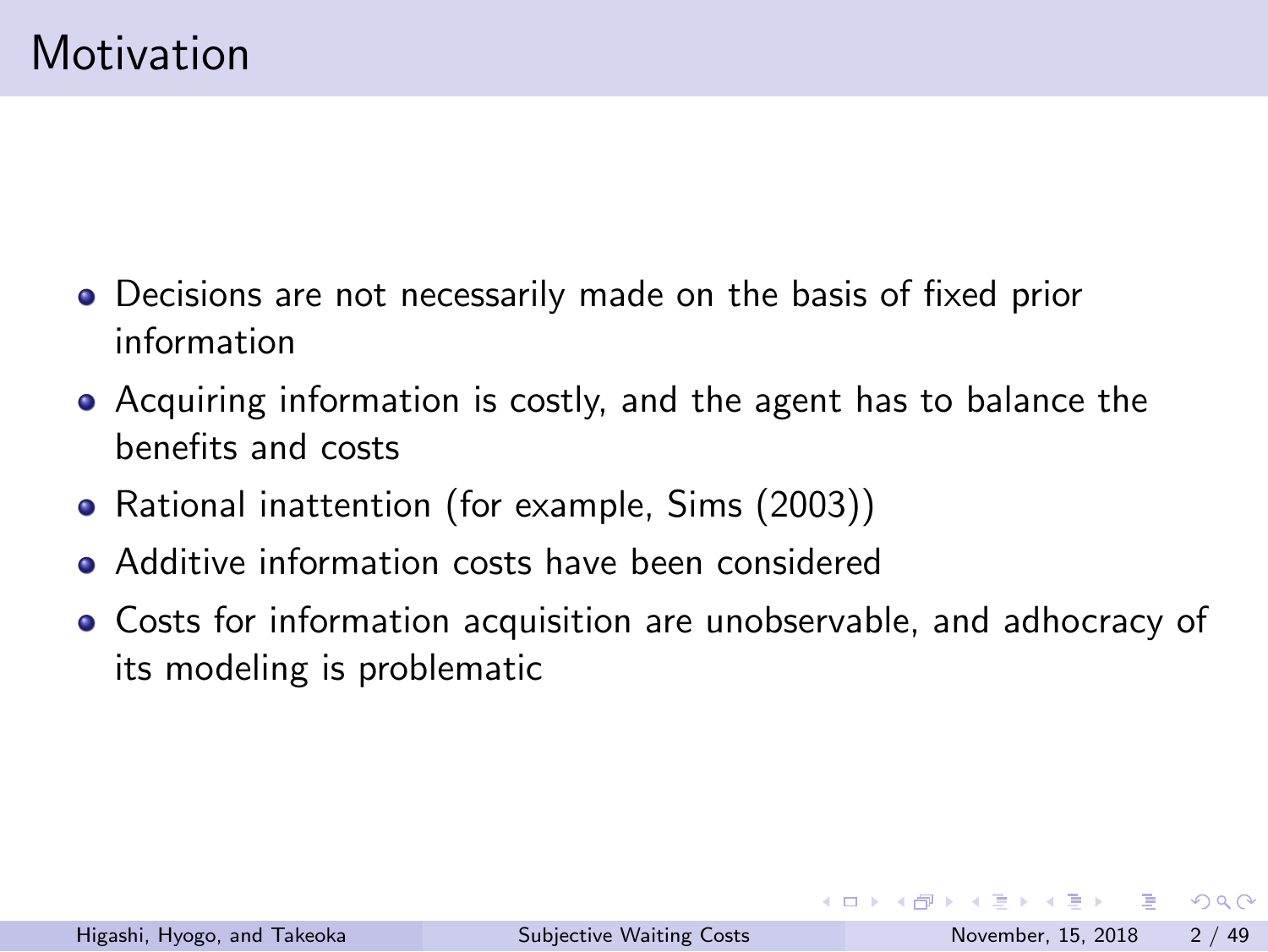- There are two approaches for identifying information costs
- State-dependent stochastic choice from menus
	- Caplin and Dean (2015)
	- A signal arrives =*⇒* choice is made from menu =*⇒* stochastic choice
- **•** Preference over menus
	- de Oliveira, Denti, Mihm, and Ozbek (2017)
	- Menu choice =*⇒* signal arrives =*⇒* choice is made from menu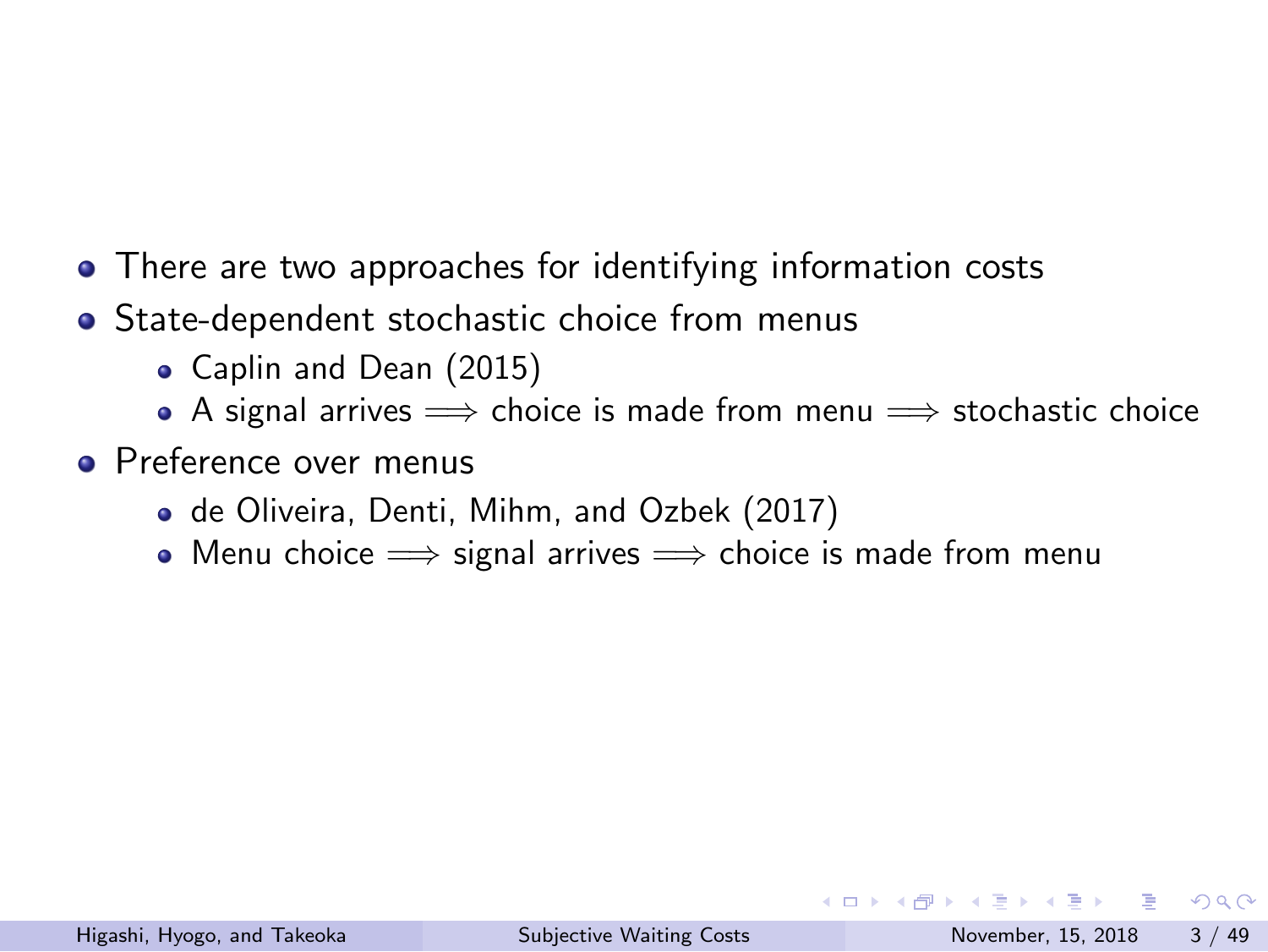- There are some instances where implications of additive information costs are not intuitive
- State-dependent stochastic choice
	- Chambers, Liu, and Rehbeck (2018)
	- Non-additive costs, multiplicative costs
- Preference over menus
	- This paper
	- Multiplicative costs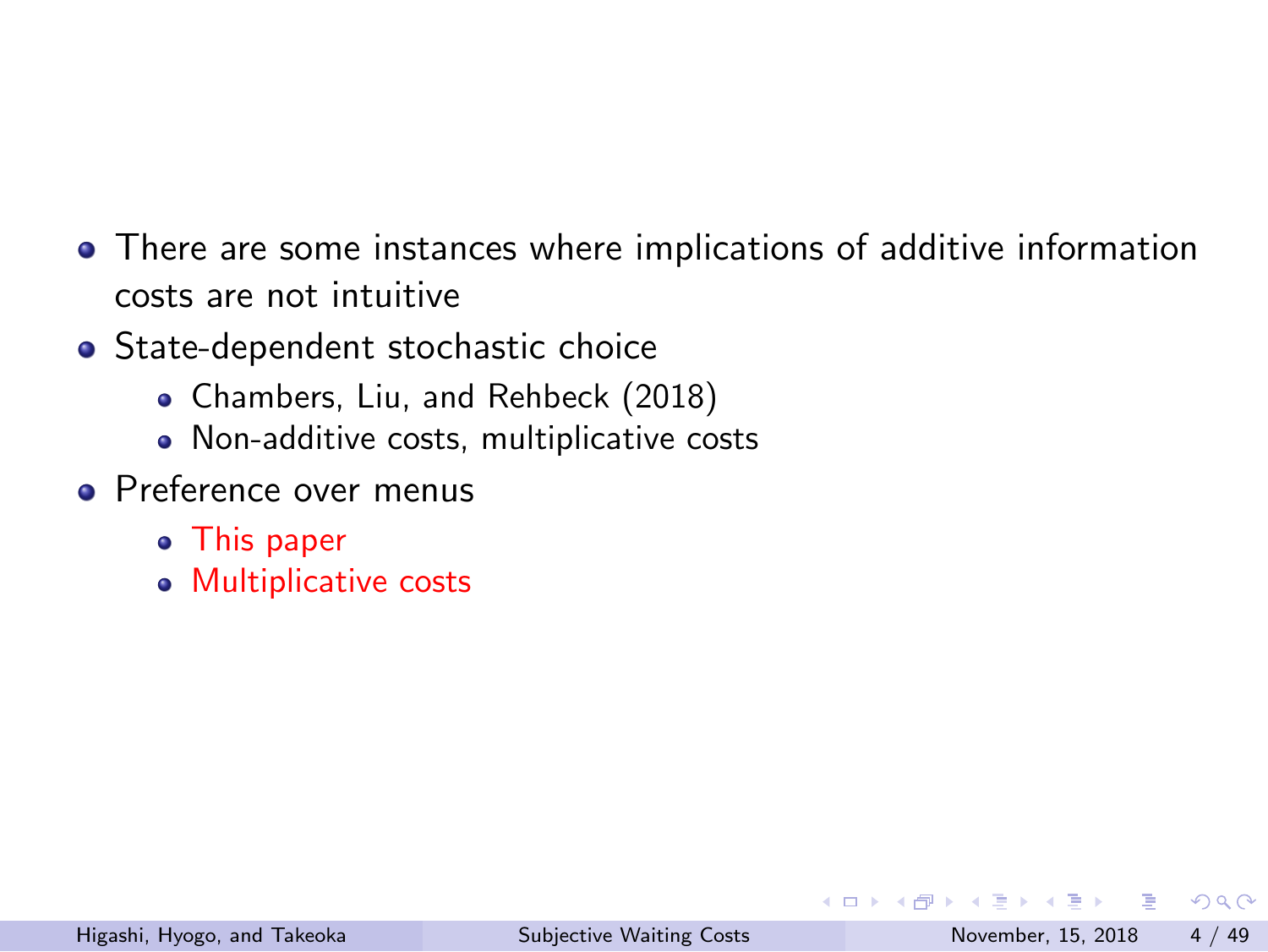## Implications of additive information costs

- Two states  $\Omega = {\omega_1, \omega_2}$
- Acts (*x*1*, x*2): monetary payoffs, linear utility (risk neutral)
- **•** Suppose

$$
\{(100,0)\}\sim\{(0,100)\}\sim\{(50,50)\}
$$

- The agent's prior over  $\Omega$  is given by  $(\frac{1}{2},\frac{1}{2})$  $\frac{1}{2}$
- **•** By preference for flexibility, he may exhibit

*{*(100*,* 0)*,*(0*,* 100)*} ∼ {*(60*,* 60)*} ≻ {*(100*,* 0)*} ∼ {*(0*,* 100)*}*

- Facing with the menu *{*(100*,* 0)*,*(0*,* 100)*}*, the agent optimally solves costly information acquisition
- The marginal (net) benefit of acquiring this information structure is given as 60 *−* 50 = 10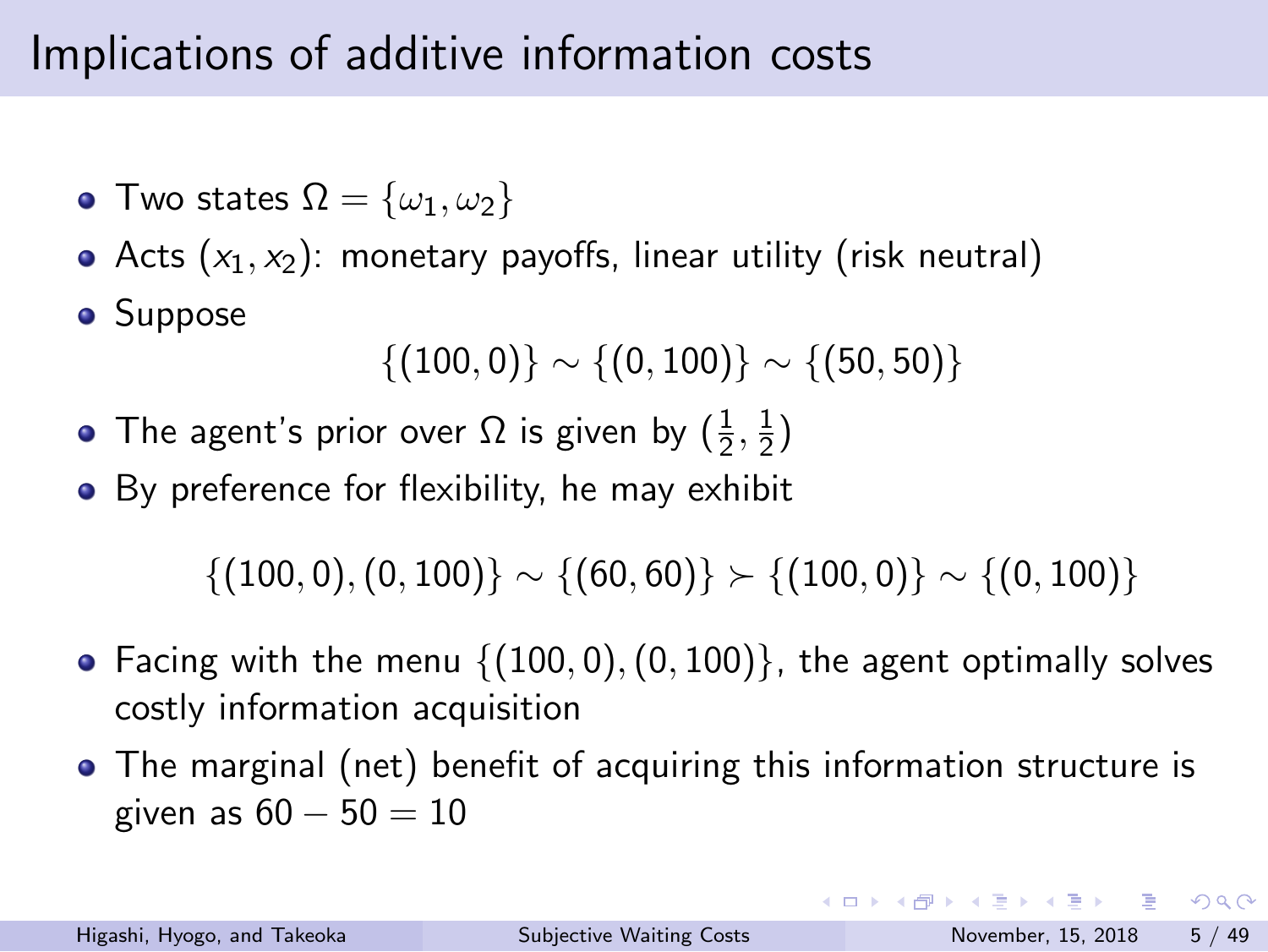Additive Information Costs Representation: (de Oliveira, Denti, Mihm, and Ozbek (2017))

$$
U(F) = \max_{\pi \in \Pi} \left\{ \int_{\Delta(\Omega)} \max_{f \in F} \left( \sum_{\omega \in \Omega} u(f(\omega)) \rho(\omega) \right) d\pi(p) - c(\pi) \right\}
$$

• Implies Translation Invariance

$$
U(F+\theta)=U(F)+u(\theta)
$$

**·** Implies

$$
F \succsim G \iff F + \theta \succsim G + \theta
$$

|                             |                                 | - K □ ▶ K @ ▶ K 로 ▶ K 로 ▶ - 로 - K 9 Q (N |  |
|-----------------------------|---------------------------------|------------------------------------------|--|
| Higashi, Hyogo, and Takeoka | <b>Subjective Waiting Costs</b> | November, 15, 2018 6 / 49                |  |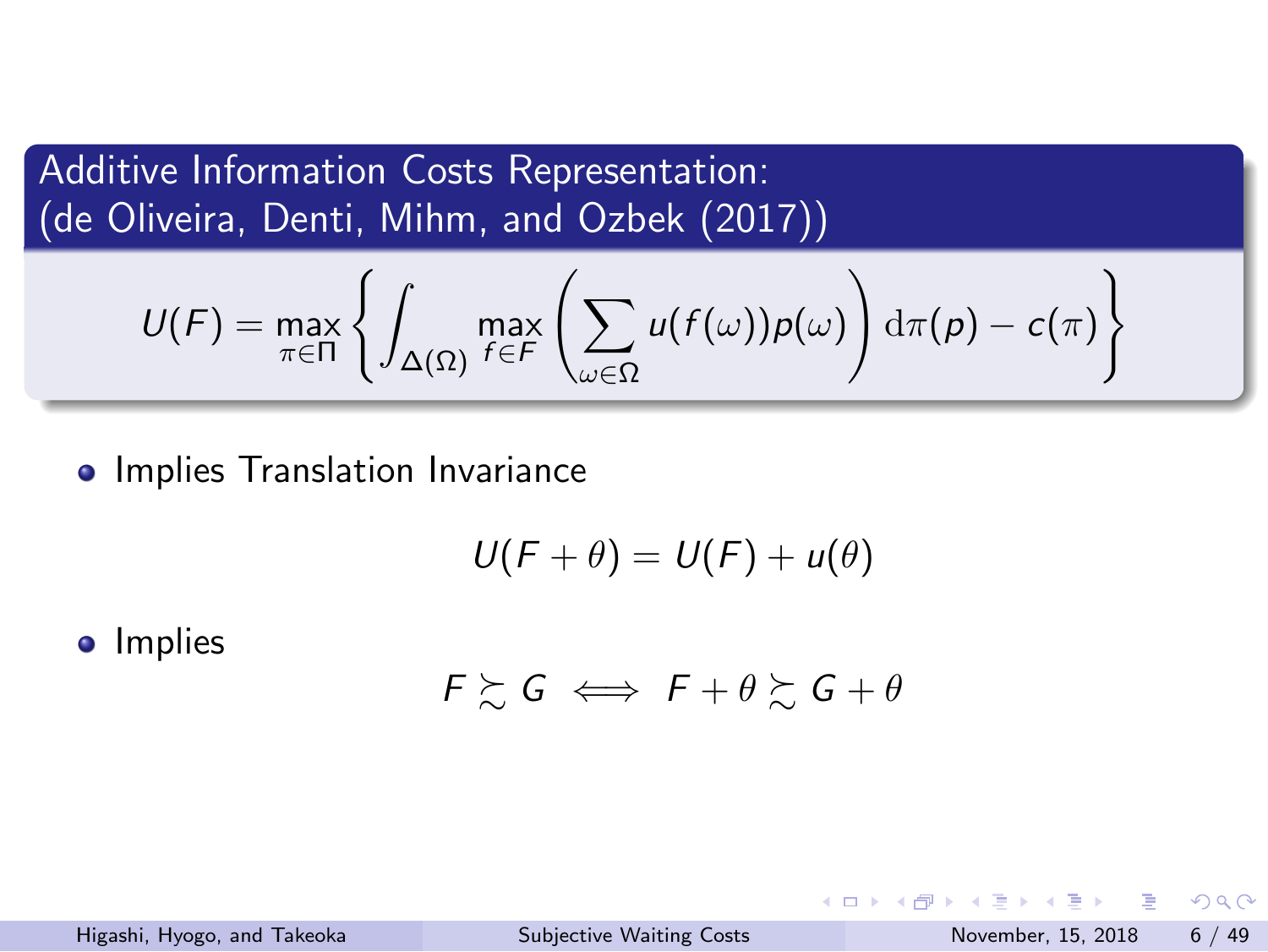• Translation invariance implies for all  $m > 0$ ,

*{*(100 + *m, m*)*} ∼ {*(*m,* 100 + *m*)*} ∼ {*(50 + *m,* 50 + *m*)*},* and  $\{(100 + m, m), (m, 100 + m)\} \sim \{(60 + m, 60 + m)\}$ 

- The marginal (net) benefit of acquiring information structure is still given as 10
- An optimal information structure is invariant between *{*(100*,* 0)*,*(0*,* 100)*}* and *{*(100 + *m, m*)*,*(*m,* 100 + *m*)*}*
- *m* does not affect an incentive for costly information acquisition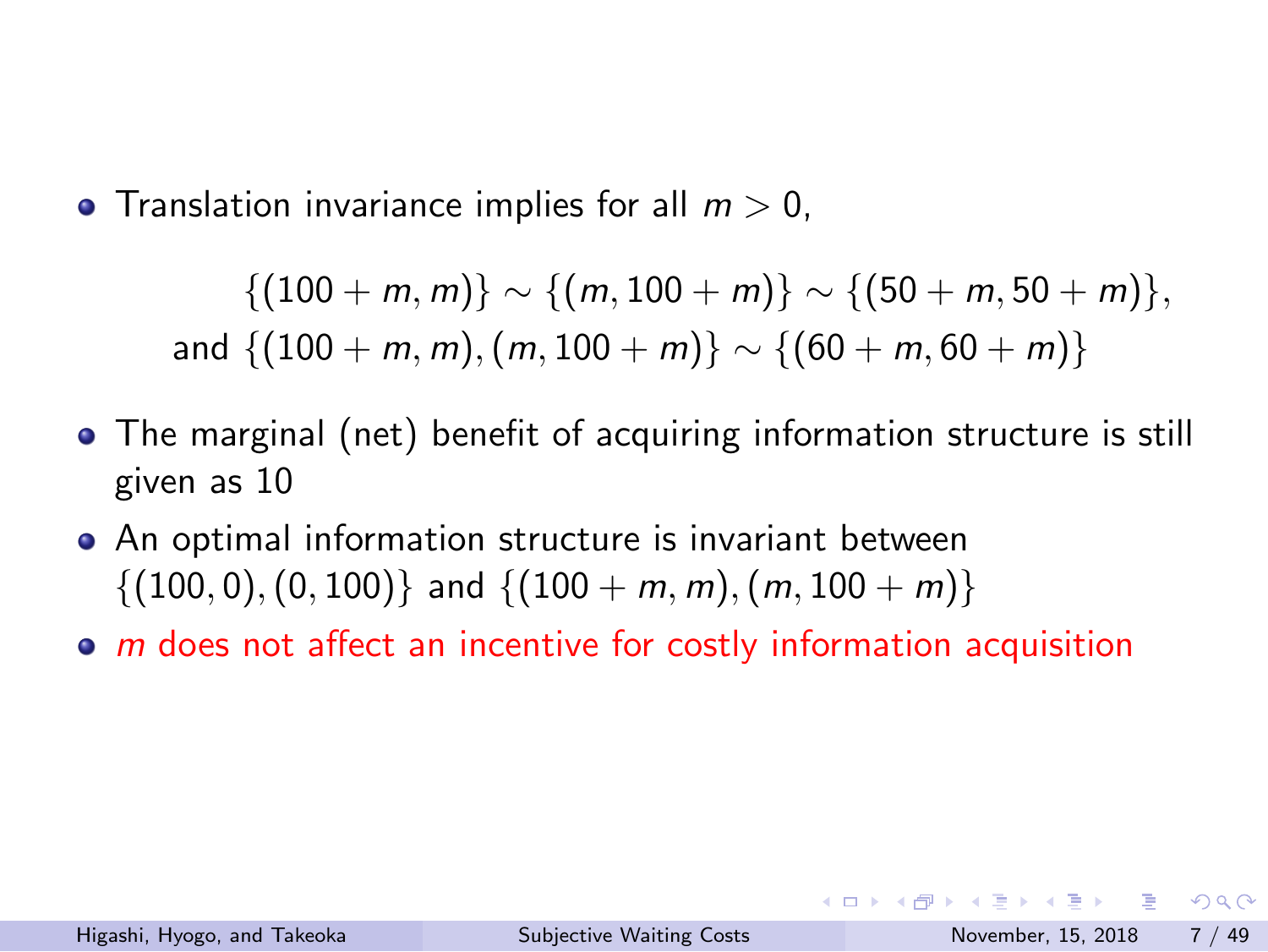- Costs for information acquisition may come from time delay of decision
- For large *m*, the significance of the state-dependent payoff of 100 relative to the constant payoff *m* seems to be diminished
- If the decision is delayed by information acquisition, the constant payoff *m* is also delayed and this cost from waiting becomes more significant when *m* is large
- For large *m*, the agent may become less willing to acquire a new information structure:

$$
\{(60,60)\}\sim\{(100,0),(0,100)\},
$$

but

$$
\{(60+m,60+m)\}\succ\{(100+m,m),(m,100+m)\}
$$

|                             |                                 | - K □ ▶ K @ ▶ K 로 ▶ K 로 ▶ - 로 - K 9 Q Q |  |
|-----------------------------|---------------------------------|-----------------------------------------|--|
| Higashi, Hyogo, and Takeoka | <b>Subjective Waiting Costs</b> | November, 15, 2018 8 / 49               |  |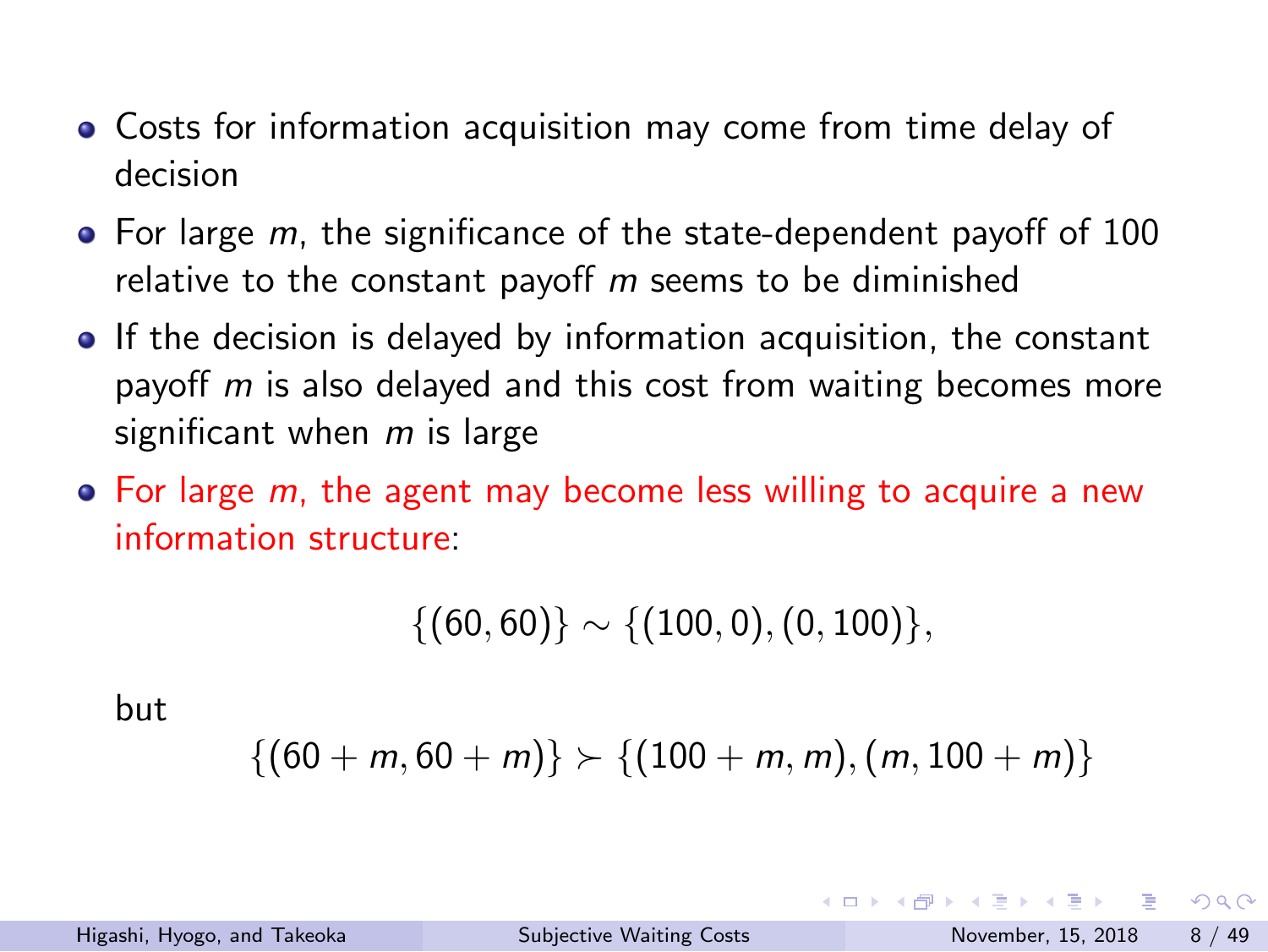# Road Map

- Introduce formal model
- Behavioral foundations (Representation Theorem)
- **·** Proof sketch
- **•** Application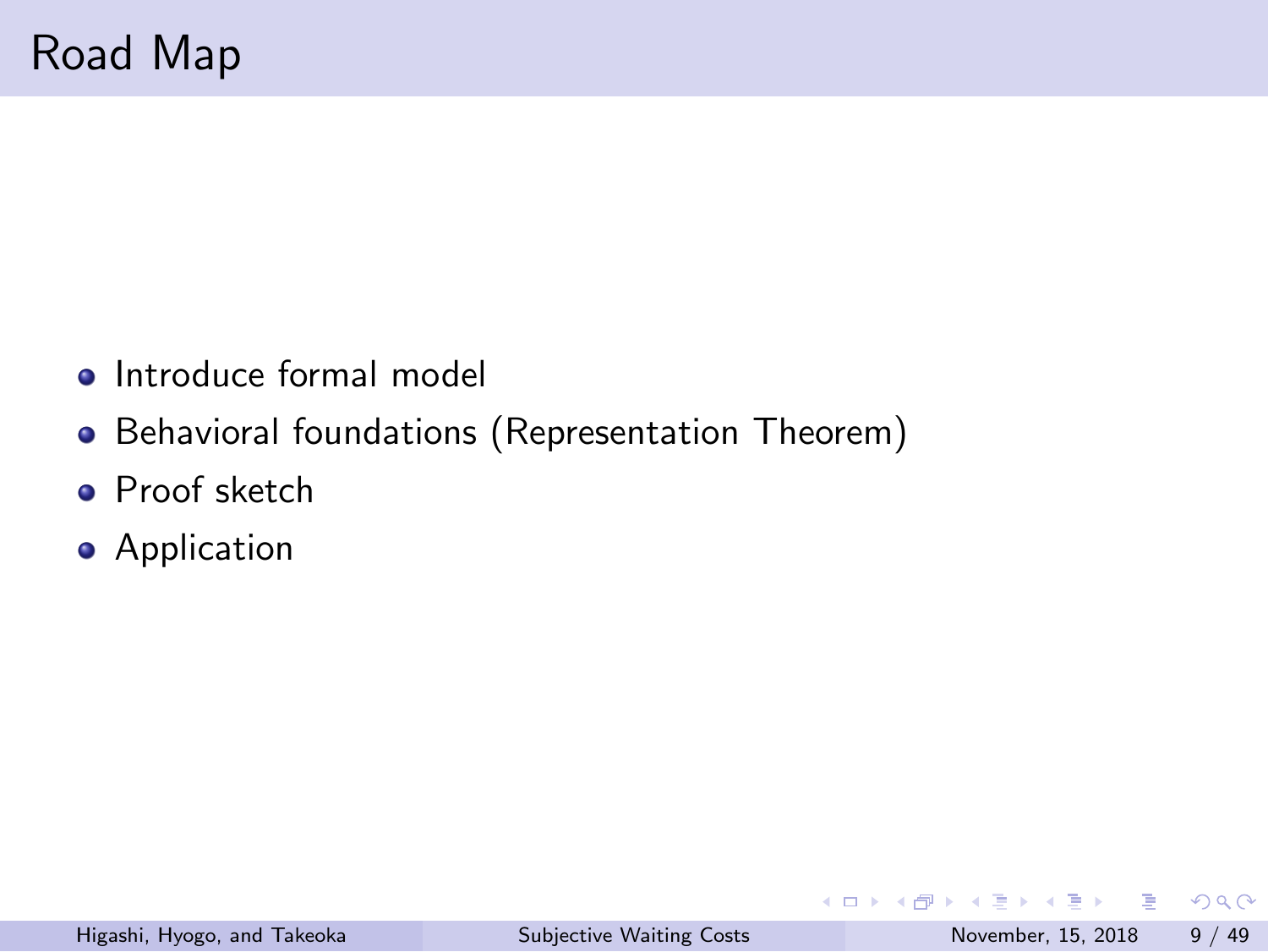## Primitives

- $\Omega = {\omega_1, ..., \omega_n}$ : the (finite) objective state space
- *X*: outcomes, consisting of simple lotteries on a set of deterministic prizes
- *f* : Ω *→ X*: an (Anscombe-Aumann) act
- *F*: the set of all acts
- *F ⊂ F*: a finite set of acts, called a menu
- $\bullet$   $\mathbb{F}$ : the set of all menus
- $\bullet \succsim$  over  $\mathbb F$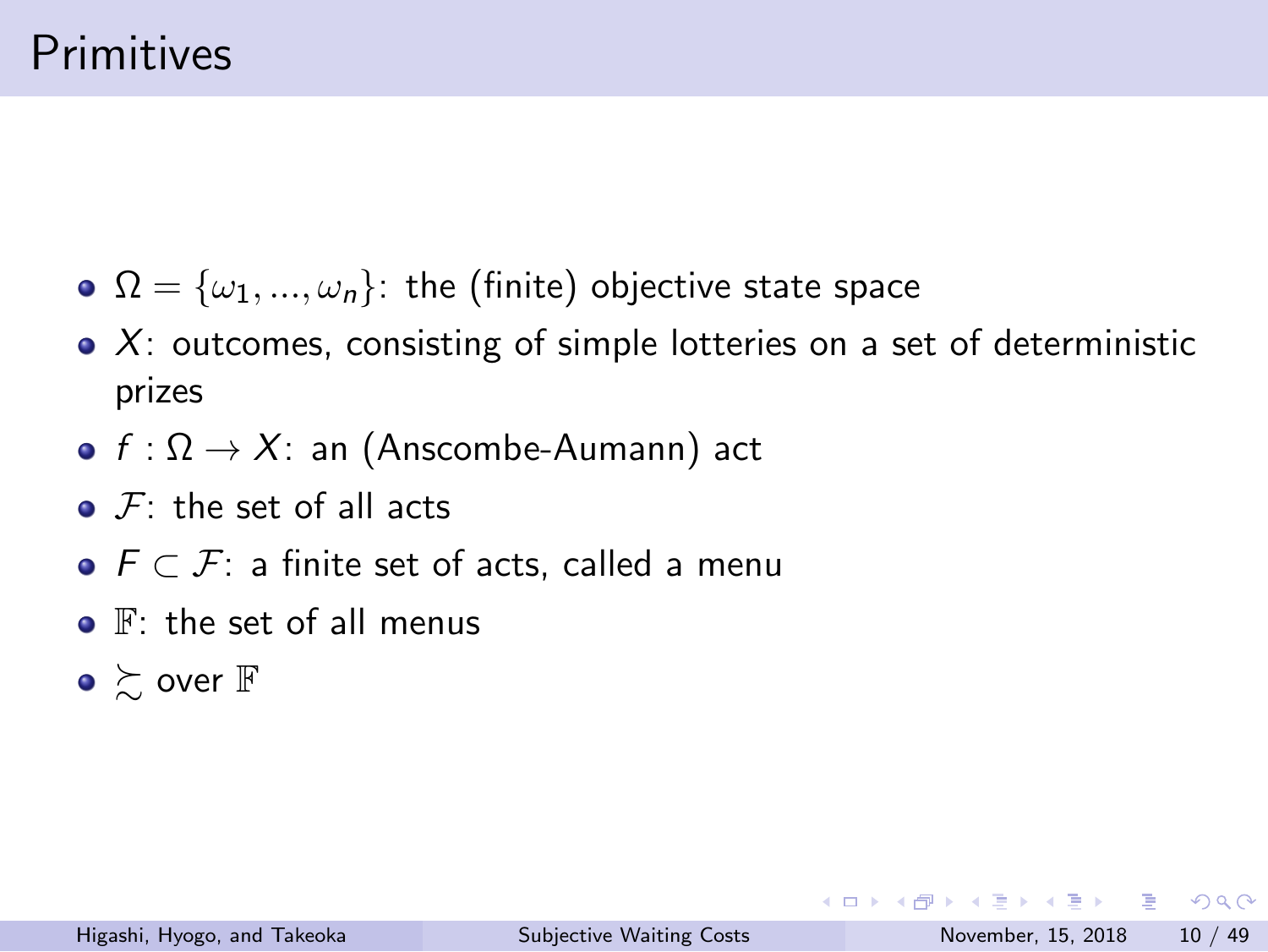## Functional Form

*π ∈* ∆(∆(Ω)): A signal (or information structure) on Ω

#### Definition: Blackwell order

A signal *π ∈* ∆(∆(Ω)) is Blackwell more informative than a signal  $ρ ∈ Δ(Δ(Ω))$ , denoted  $π ⊙ ρ$ , if

$$
\int_{\Delta(\Omega)} \varphi(p) \, \mathrm{d} \pi(p) \geq \int_{\Delta(\Omega)} \varphi(p) \, \mathrm{d} \rho(p)
$$

for every convex continuous function *φ* : ∆(Ω) *→* R

• Partial order on  $\Delta(\Delta(\Omega))$ 

KORK@RKERKER E 1990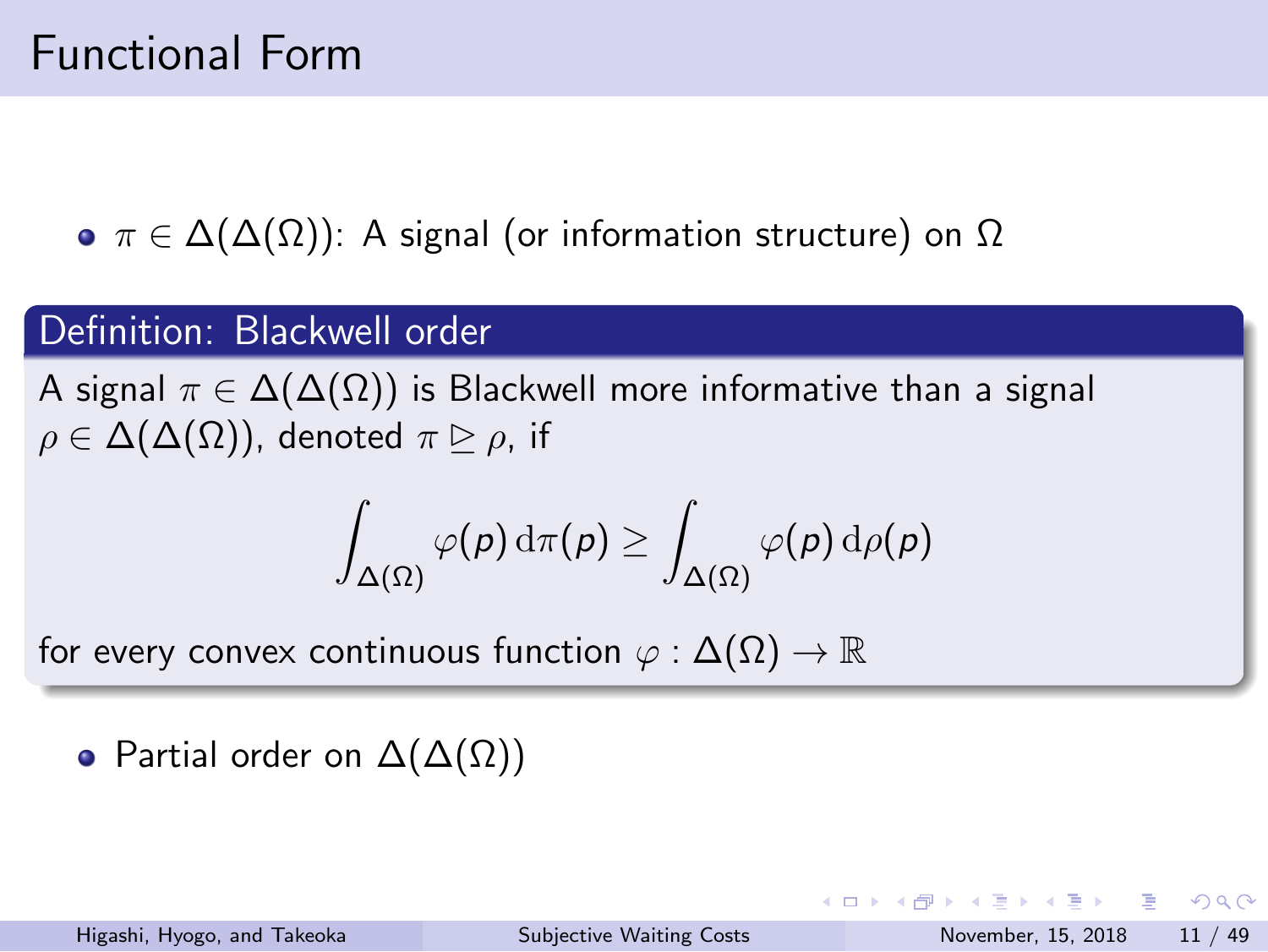For each *π*, the initial prior *p <sup>π</sup> ∈* ∆(Ω) associated with *π* is defined as

$$
\rho^\pi(\omega) = \int_{\Delta(\Omega)} \rho(\omega) \, \mathrm{d}\pi(\rho)
$$

Let Π *⊂* ∆(∆(Ω)) denote a set of subjectively possible signals

#### Definition: Discounting cost function

We say that  $\beta : \Pi \to (0,1]$  is a discounting cost function if

- **(0)** there exists  $\overline{p} \in \Delta(\Omega)$  with  $\beta(\delta_{\overline{p}}) = 1$
- **0** for all  $\pi, \rho \in \Pi$ ,  $\pi \trianglerighteq \rho \implies \beta(\pi) \leq \beta(\rho)$
- $\Box$  for all  $\pi \in \Pi$ ,  $\beta(\pi)p^{\pi}(\omega) \leq \overline{p}(\omega)$  for all  $\omega$
- Alternative to (iii):  $p^{\pi} = \overline{p}$  for all  $\pi \in \Pi$

イロト (個) イミト (ミ) - ミーのダ(^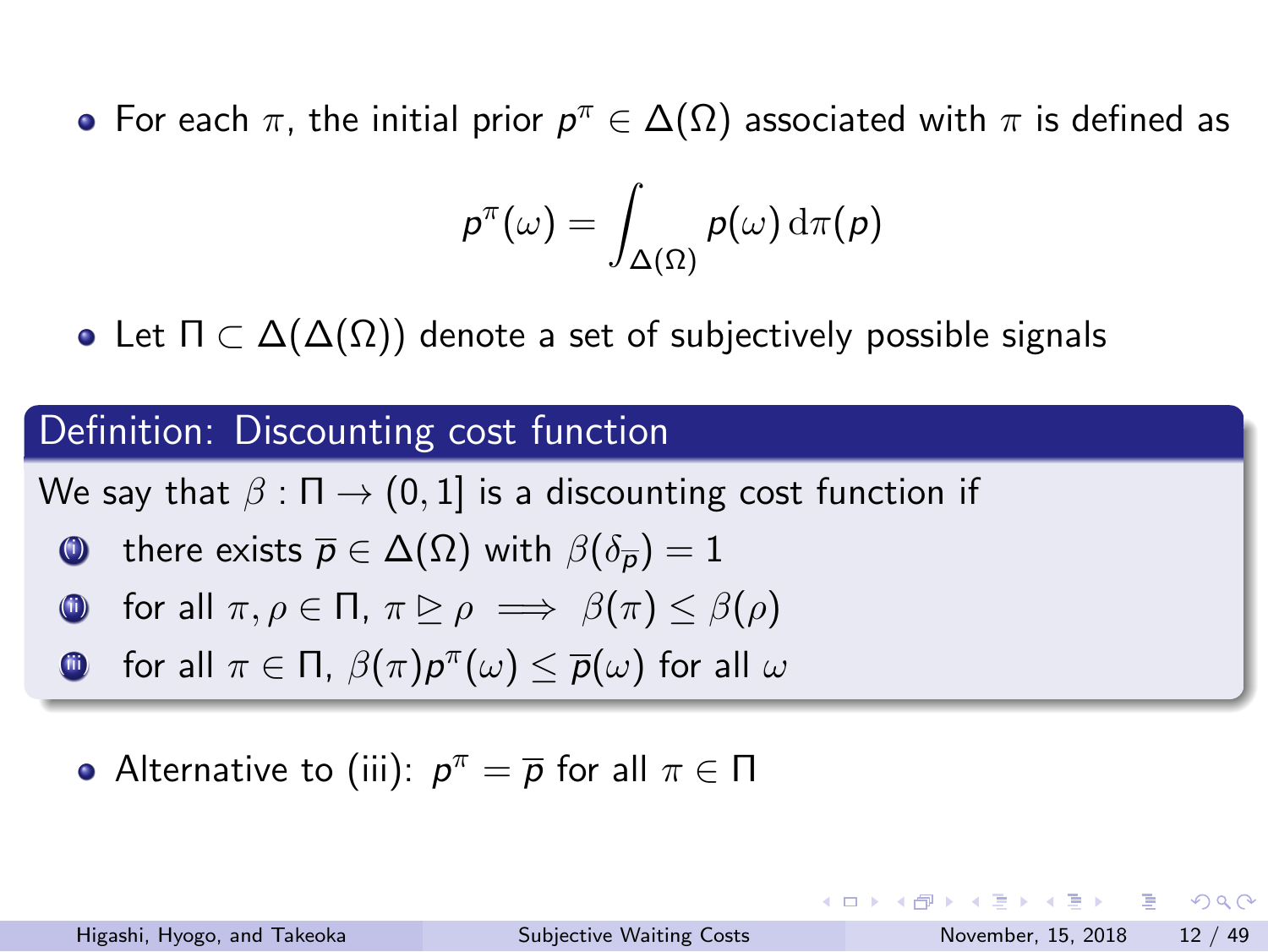#### Definition: Optimal Waiting Representation

An Optimal Waiting Representation is a tuple (*u,* Π*, β, p*), where

- $u: X \to \mathbb{R}_+$  is an unbounded expected utility function with  $u(X) = [0, \infty),$
- $\overline{p} \in \Delta(\Omega)$  is the initial prior,
- Π is the set of possible signals,
- **•** *β* : Π → (0, 1] is a discounting cost function

such that  $\succsim$  is represented by

$$
U(F) = \max_{\pi \in \Pi} \left\{ \beta(\pi) \int_{\Delta(\Omega)} \max_{f \in F} \left( \sum_{\omega \in \Omega} u(f(\omega)) p(\omega) \right) d\pi(p) \right\}
$$

K ロ K K 레 K K 화 K X 화 X 화 X X X X 하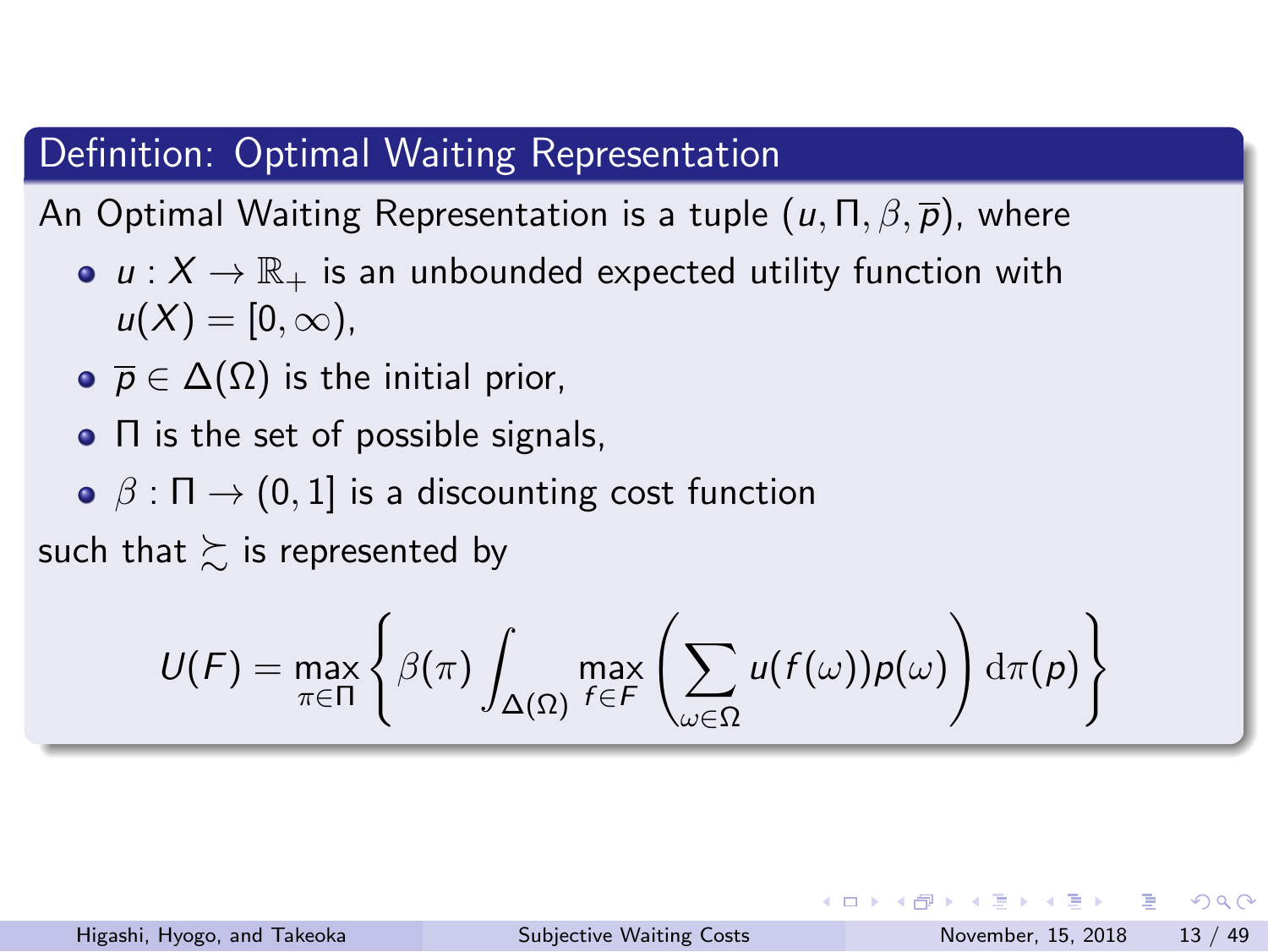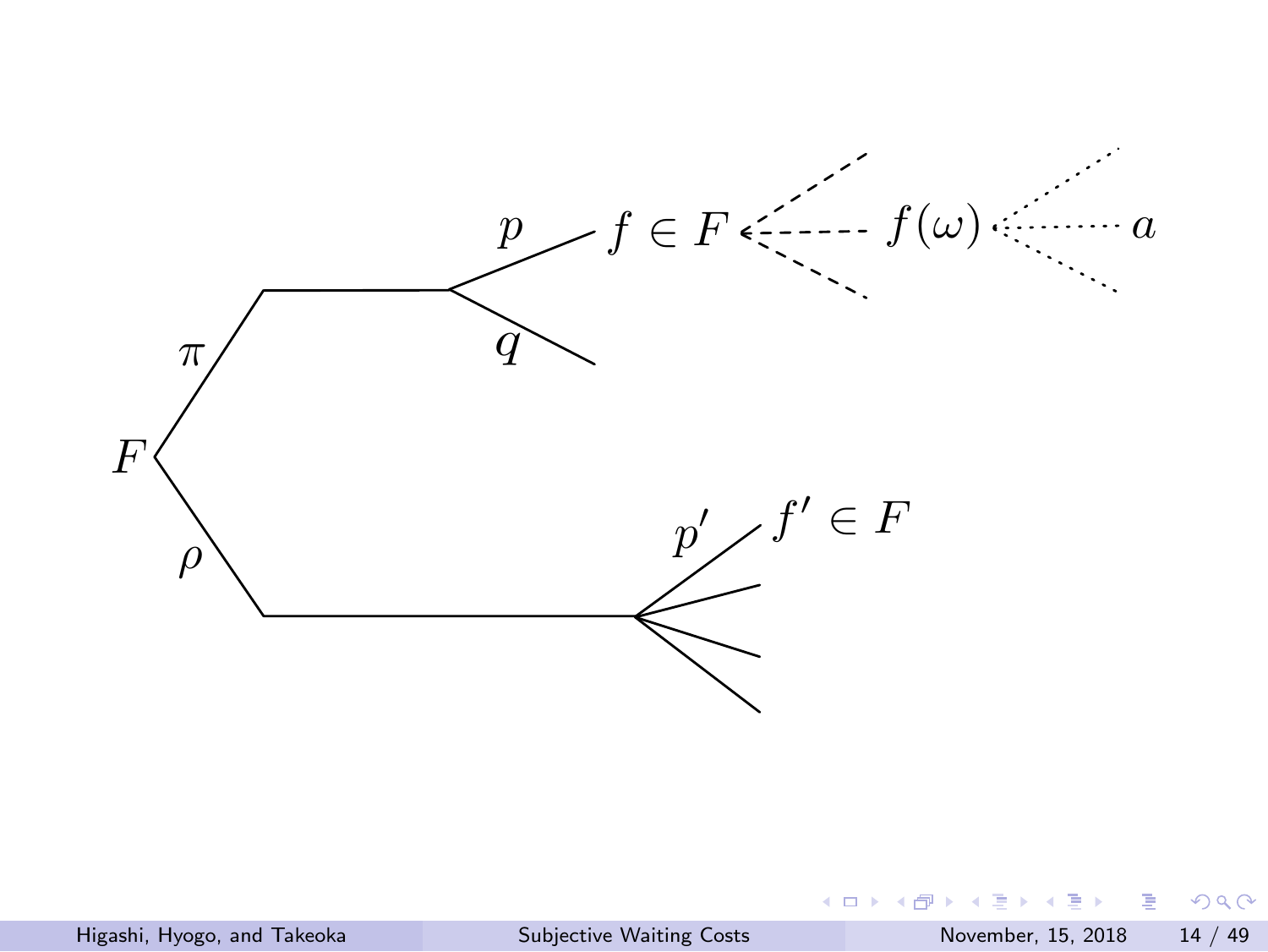• For any singleton menu  $F = \{f\}$  and  $\pi \in \Pi$ ,

$$
\int_{\Delta(\Omega)} \max_{f \in F} \left( \sum_{\omega \in \Omega} u(f(\omega)) p(\omega) \right) d\pi(p) = \sum_{\Omega} u(f(\omega)) p^{\pi}(\omega)
$$

• By property (iii) of  $\beta(\pi)$ ,

$$
U({f}) = \max_{\pi \in \Pi} \beta(\pi) \sum_{\Omega} u(f(\omega)) p^{\pi}(\omega) = \sum_{\Omega} u(f(\omega)) \overline{p}(\omega)
$$

• Since a choice with commitment reflects the decision maker's initial belief,  $\bar{p}$  is interpreted as an initial prior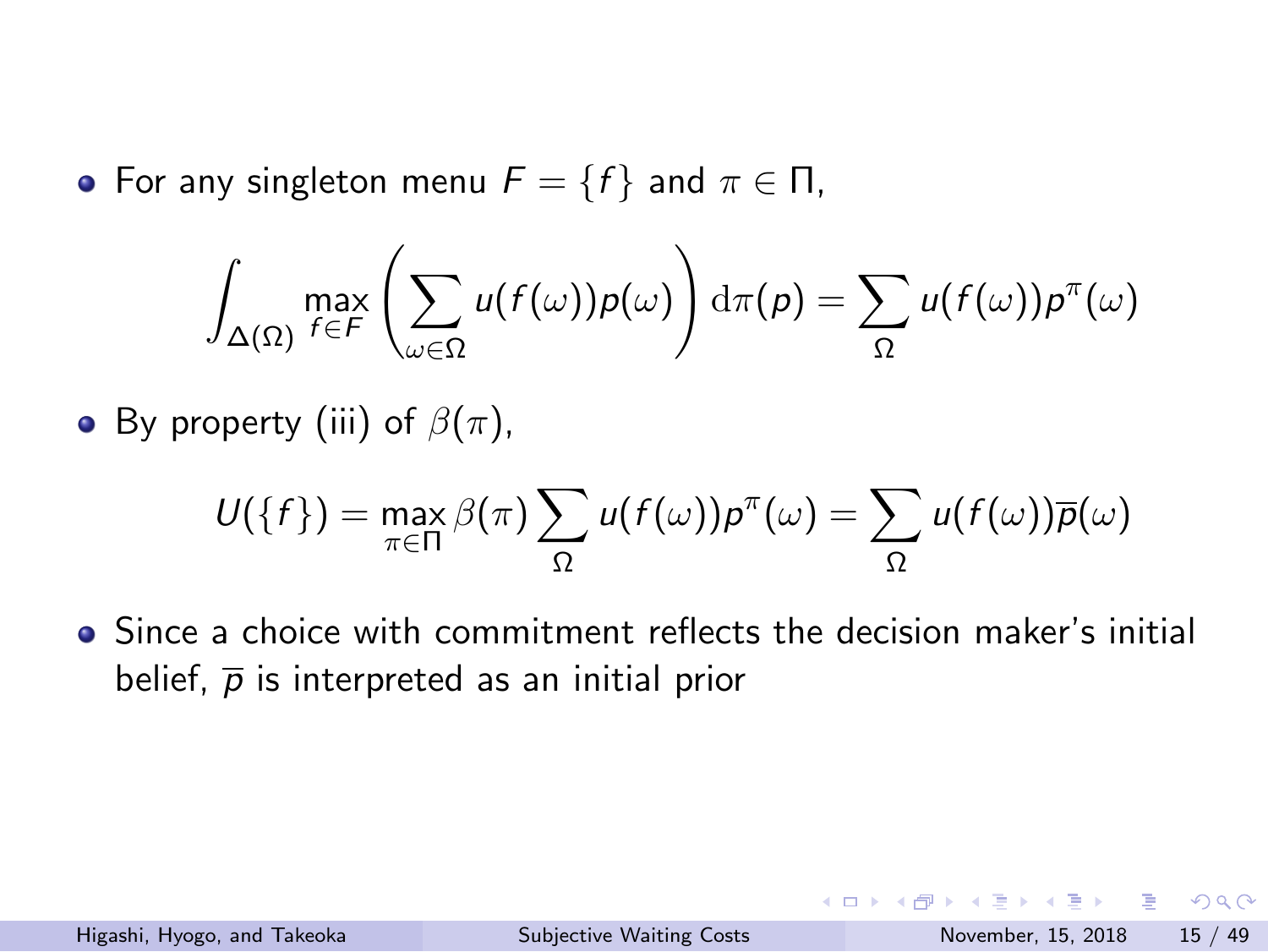Let's come back to the motivating example:

$$
\{(60+m,60+m)\}\succ\{(100+m,m),(m,100+m)\}
$$

Given an optimal waiting representation,

$$
U(\{(100 + m, m), (m, 100 + m)\})
$$
  
=  $\max_{\pi} \beta(\pi) b_{\{(100 + m, m), (m, 100 + m)\}}(\pi)$   
=  $\max_{\pi} \beta(\pi) (b_{\{(100, 0), (0, 100)\}}(\pi) + m)$   
=  $\beta(\pi^*) b_{\{(100, 0), (0, 100)\}}(\pi^*) + \beta(\pi^*)m$   
 $\leq \beta(\pi^*) b_{\{(100, 0), (0, 100)\}}(\pi^*) + m$   
 $\leq \max_{\pi} \beta(\pi) b_{\{(100, 0), (0, 100)\}}(\pi) + m$   
=  $U(\{(100, 0), (0, 100)\}) + m$   
=  $U(\{(60 + m, 60 + m)\})$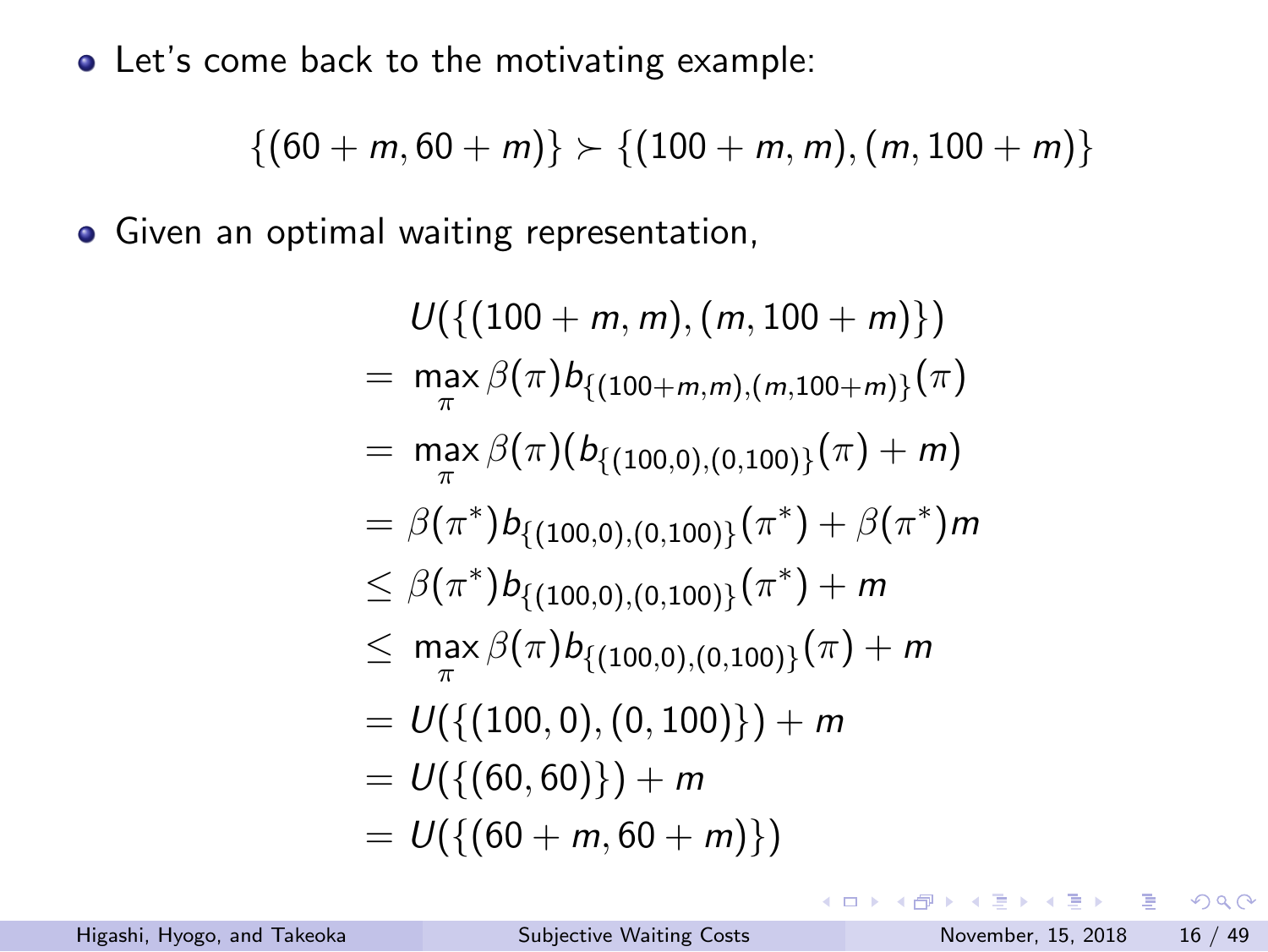Discounting costs model (This paper):

$$
U(F) = \max_{\pi \in \Pi} \beta(\pi) b_F^u(\pi)
$$

Additive costs model (de Oliveira, Denti, Mihm, and Ozbek (2017)):

$$
U(F)=\max_{\pi\in\Pi}\{b_F^u(\pi)-c(\pi)\}
$$

Constant costs model (Dillenberger, Lleras, Sadowski, and Takeoka (2014)):

$$
\mathit{U}(F)=b_F^u(\pi^*)
$$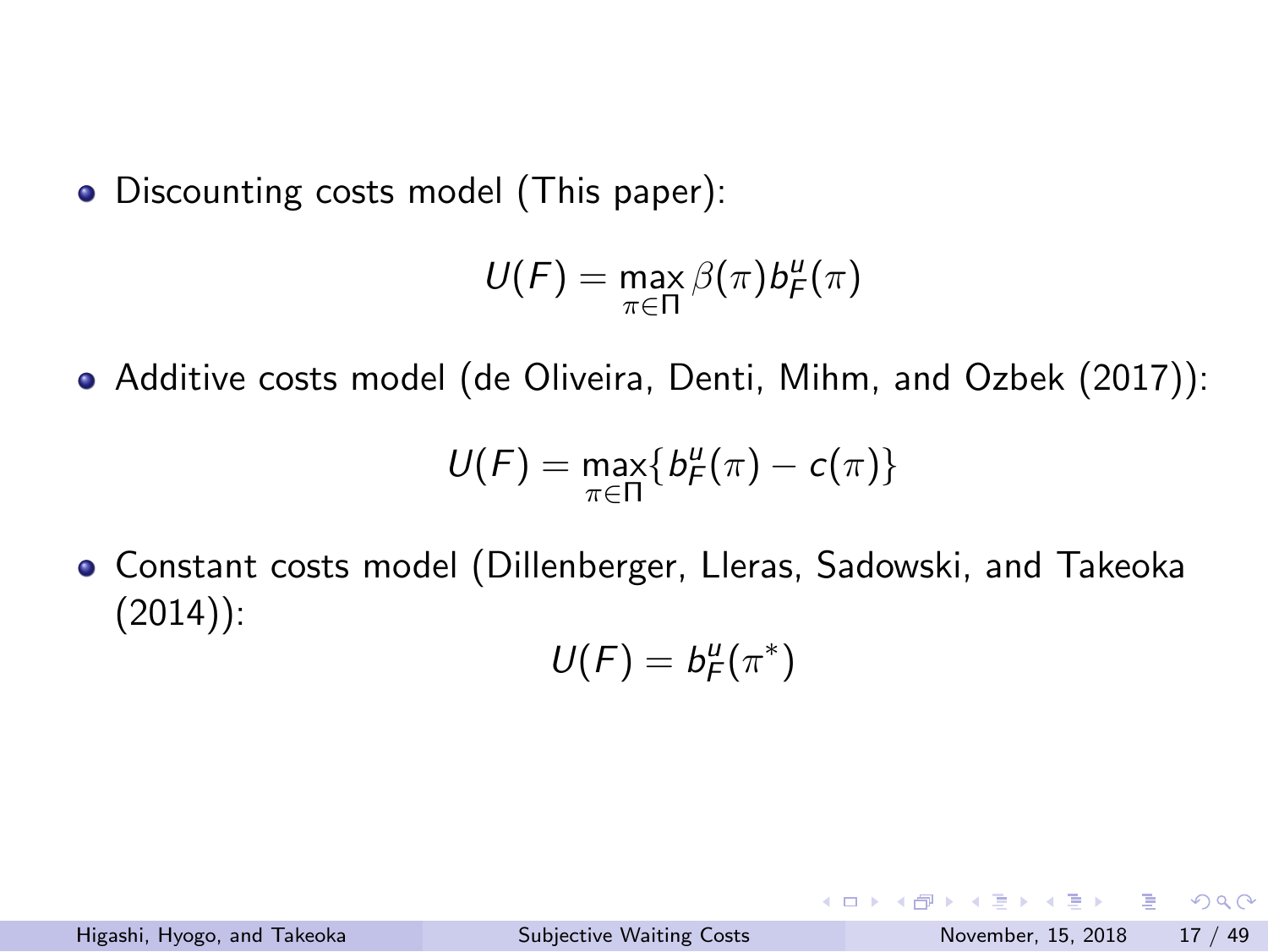## Foundation: Axioms

Axiom: Order

 $\sum$  is complete and transitive

Axiom: Mixture Continuity

For all *F, G, H*, the following sets are closed:

 $\{\alpha\in [0,1]\,|\, \alpha F + (1-\alpha)G \succsim H\} \text{ and } \{\alpha\in [0,1]\,|\, H\succsim \alpha F + (1-\alpha)G\}$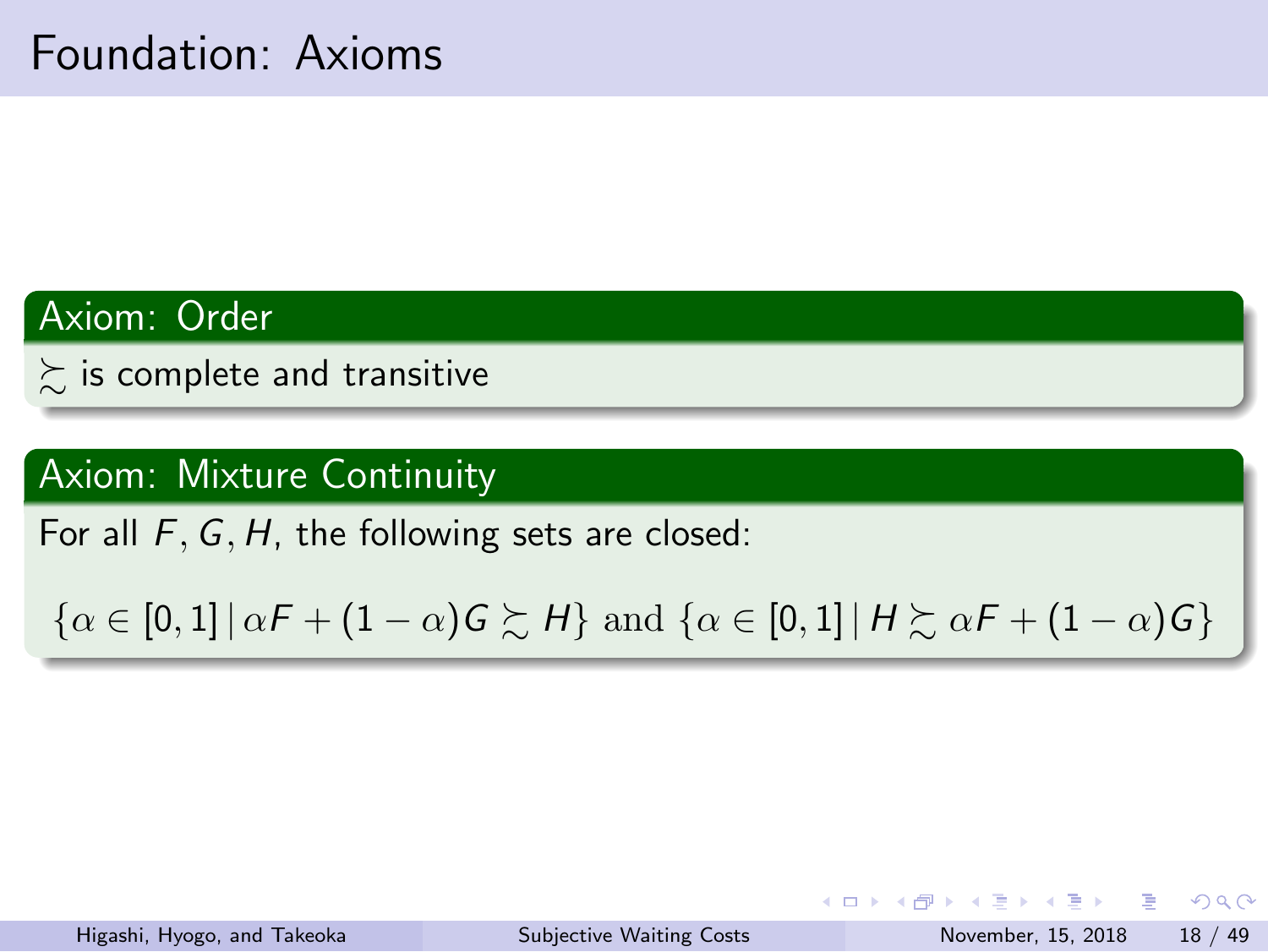there exists *x<sup>∗</sup> ∈ X* such that *F* ≿ *{x∗}* for all *F ∈* F

## Axiom: Unboundedness

 $\textsf{There are outcomes}\,\, x,y\in X\,\, \text{with}\,\, \{x\}\succ \{y\}\succ \{x_\ast\}\,\, \text{such that for all}\,\,$  $\alpha \in (0,1)$ , there is  $z \in X$  satisfying either  $\{y\} \succ \{\alpha z + (1-\alpha)x\}$  or *{αz* + (1 *− α*)*y} ≻ {x}*

イロト 4週 トイミト イミト ニミー のなび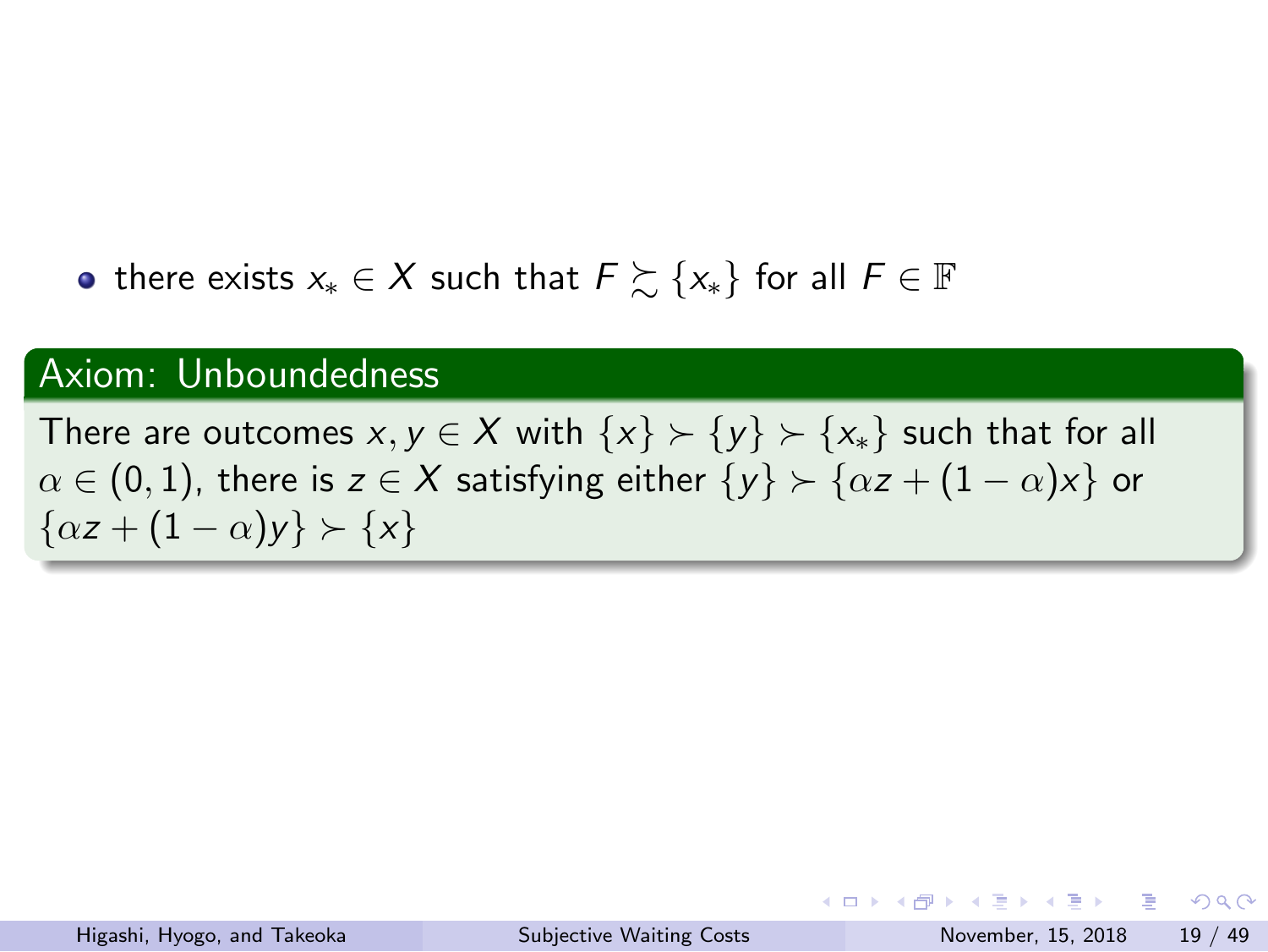## Axiom: Preference for flexibility

For all *F*, *G*,

 $G ⊂ F$   $\Longrightarrow$   $F \succsim G$ 

#### Axiom: Dominance

For all *F* and acts *g*, if there exists  $f \in F$  with  $f(\omega) \gtrsim g(\omega)$  for all  $\omega \in \Omega$ , then  $\overline{F} \sim \overline{F} \cup \{g\}$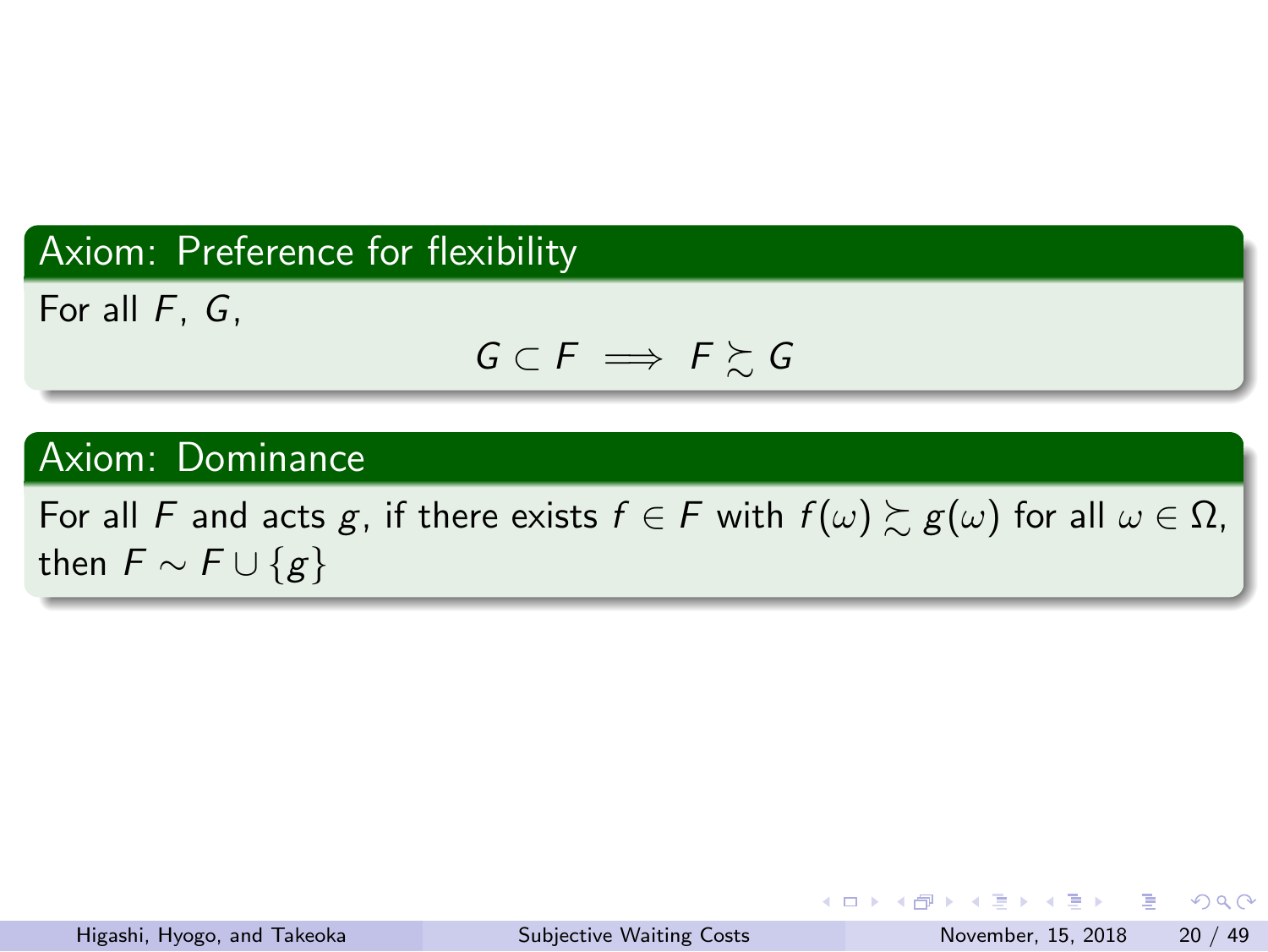#### Mixture of menus

For all  $F$ *, G* and  $\alpha \in (0,1)$ ,

$$
\alpha F + (1 - \alpha)G = \{ \alpha f + (1 - \alpha)g \mid f \in F, g \in G \}
$$

#### Axiom: Independence

For all  $F, G, H$ , and  $\alpha \in (0, 1)$ 

 $F \succsim G \iff \alpha F + (1 - \alpha)H \succsim \alpha G + (1 - \alpha)H$ 

#### (Dillenberger, Lleras, Sadowski, and Takeoka (2014)

 $\succsim$  satisfies the above axioms if and only if it admits a constant costs representation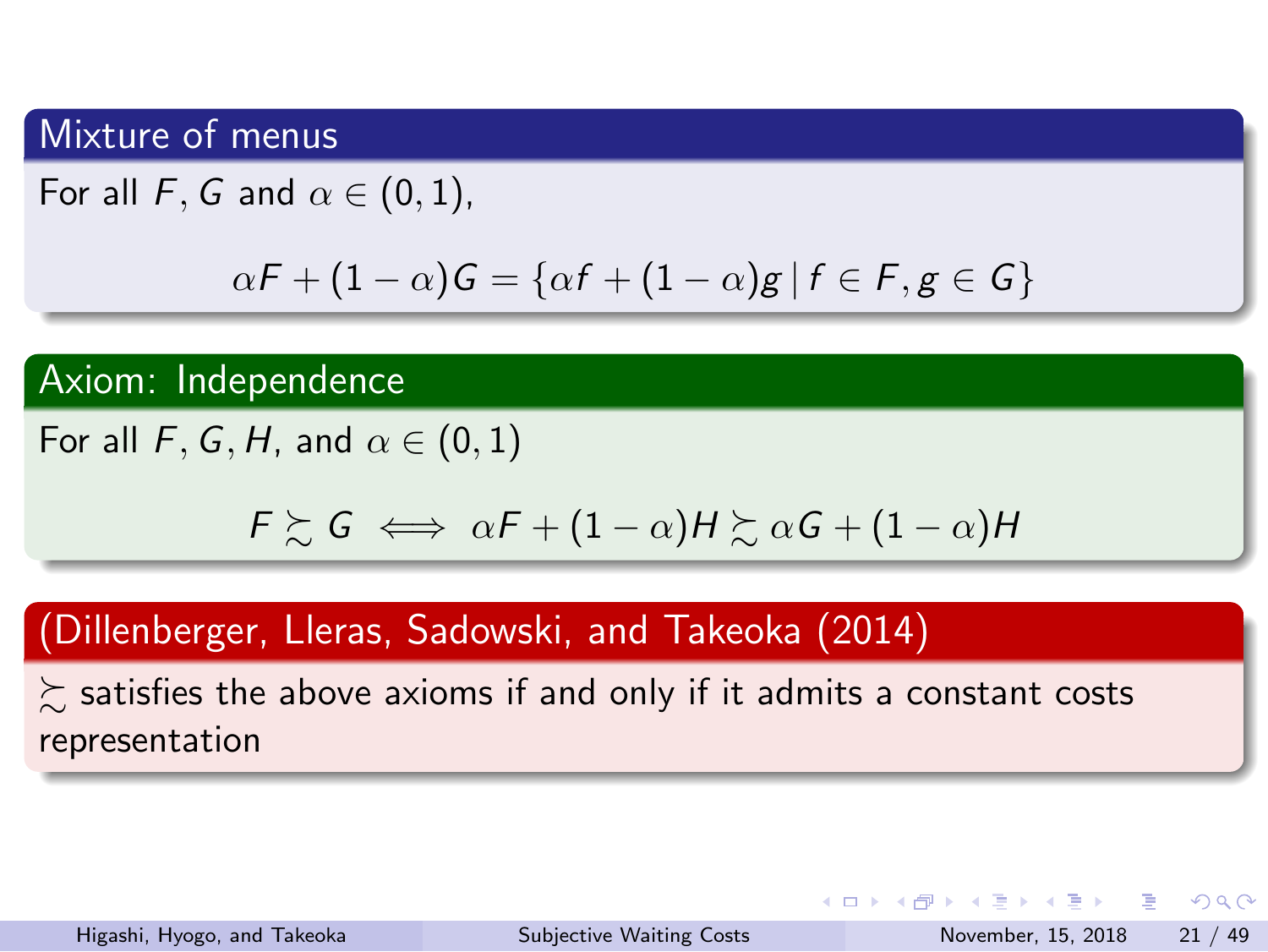#### Axiom: Singleton Independence

For all acts  $f$ ,  $g$ ,  $h$ , and  $\alpha \in (0,1)$ 

$$
\{f\} \succsim \{g\} \iff \alpha\{f\} + (1-\alpha)\{h\} \succsim \alpha\{g\} + (1-\alpha)\{h\}
$$

#### Axiom: Aversion to Contingent Planning

For all  $F$ ,  $G$  and  $\alpha \in (0,1)$ ,

$$
\mathsf{F}\sim \mathsf{G}\implies \mathsf{F}\succsim \alpha\mathsf{F}+(1-\alpha)\mathsf{G}.
$$

- **•** Convexity
- For example, suppose

*{*(100*,* 0)*,*(0*,* 100)*} ∼ {*(80*,* 80)*}*

 $\bullet$  If  $\succsim$  satisfies Independence,

*{*(100*,* 0)*,*(0*,* 100)*} ∼ {*(90*,* 40)*,*(40*,* 90)*}*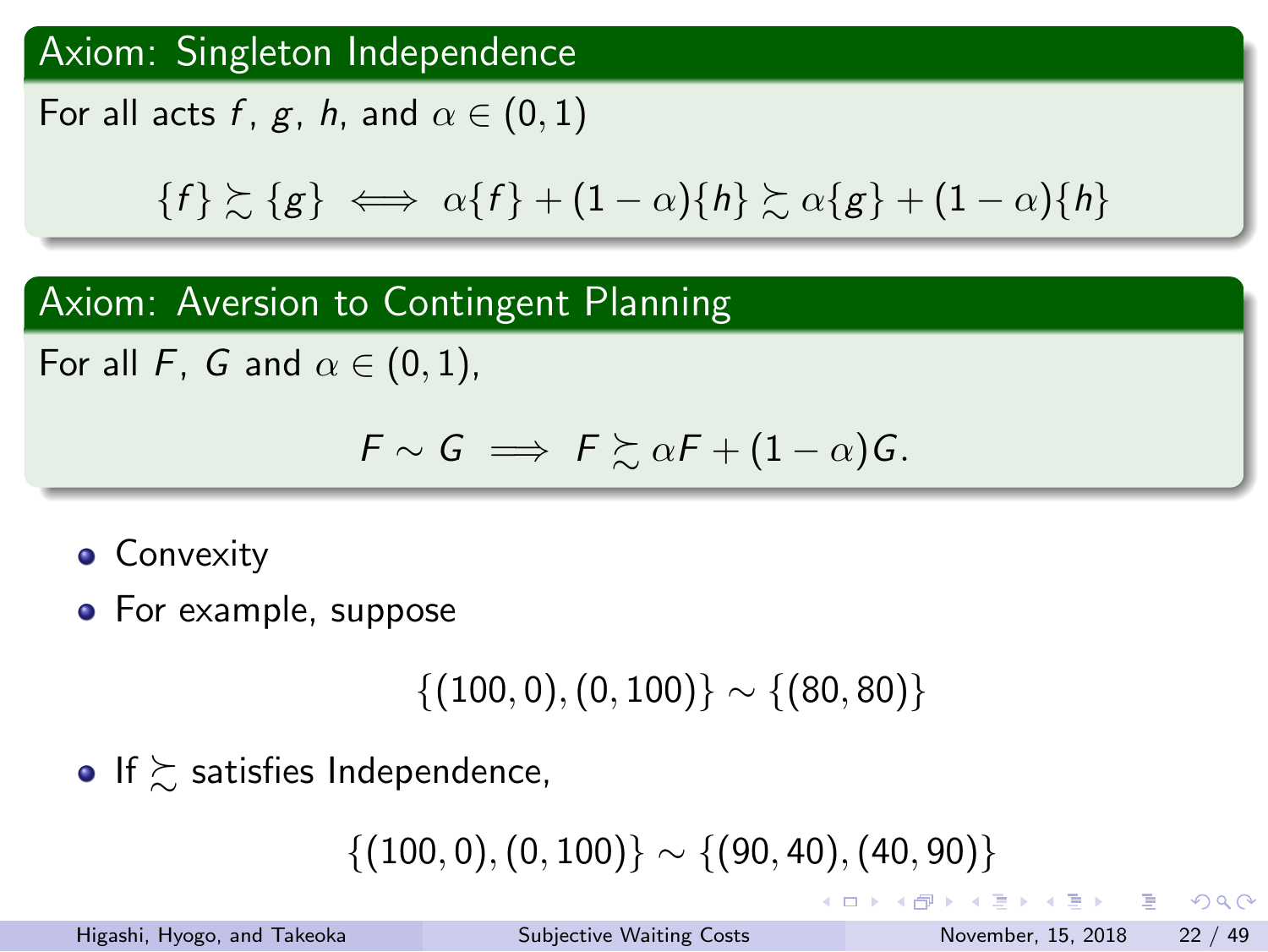#### Axiom: Translation Invariance

For all *F*, *G* and a feasible translation *θ* on *X*,

 $F \succeq G \iff F + \theta \succeq G + \theta$ 

If *{*(60*,* 60)*} ∼ {*(100*,* 0)*,*(0*,* 100)*}*, then

 $\{(60 + m, 60 + m)\} \sim \{(100 + m, m), (m, 100 + m)\}$ 

Adding constants does not affect an incentive for information acquisition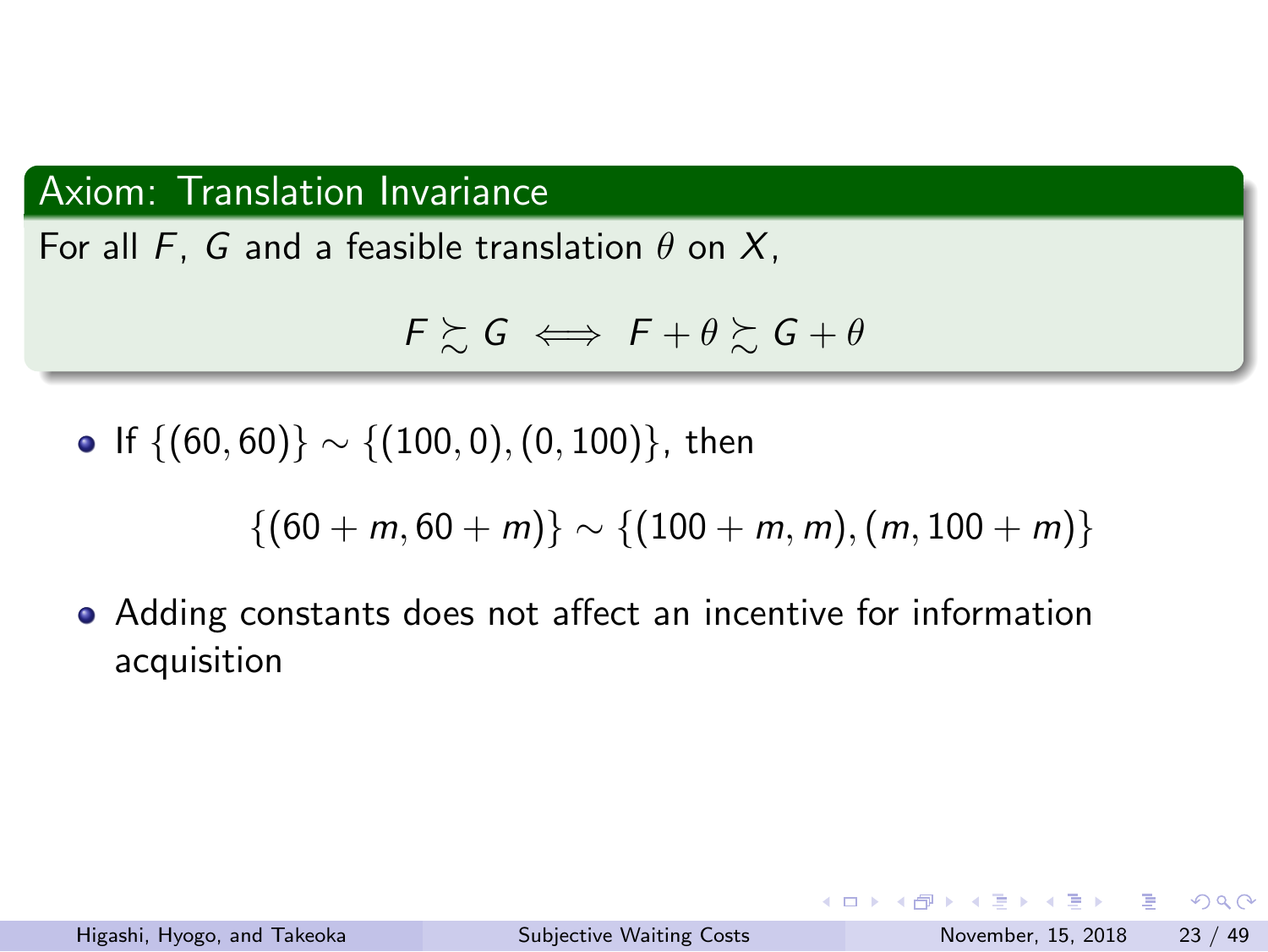## de Oliveira, Denti, Mihm, and Ozbek (2017)

 $\gtrsim$  on  $\mathbb F$  satisfies the above axioms if and only if it admits an additive costs representation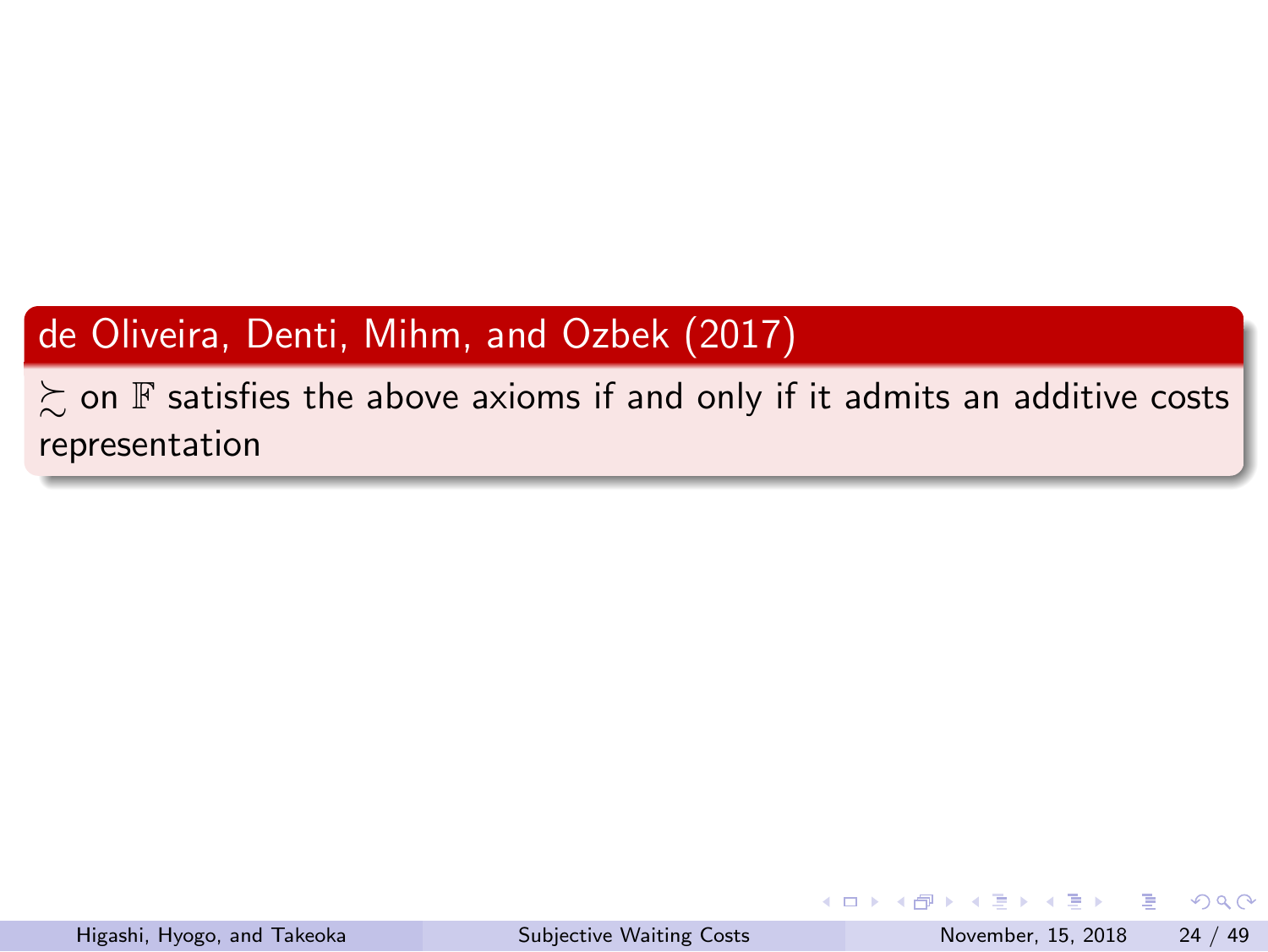#### Axiom: Worst Independence

For all *F*, *G* and  $\alpha \in (0, 1)$ ,

 $F \succsim G \iff \alpha F + (1 - \alpha)\{x_*\} \succsim \alpha G + (1 - \alpha)\{x_*\}$ 

- **•** homotheticity
- If *{*(60*,* 60)*} ∼ {*(100*,* 0)*,*(0*,* 100)*}*, then

*{*(60*α,* 60*α*)*} ∼ {*(100*α,* 0)*,*(0*,* 100*α*)*}*

Scaling up or down does not affect an incentive for information acquisition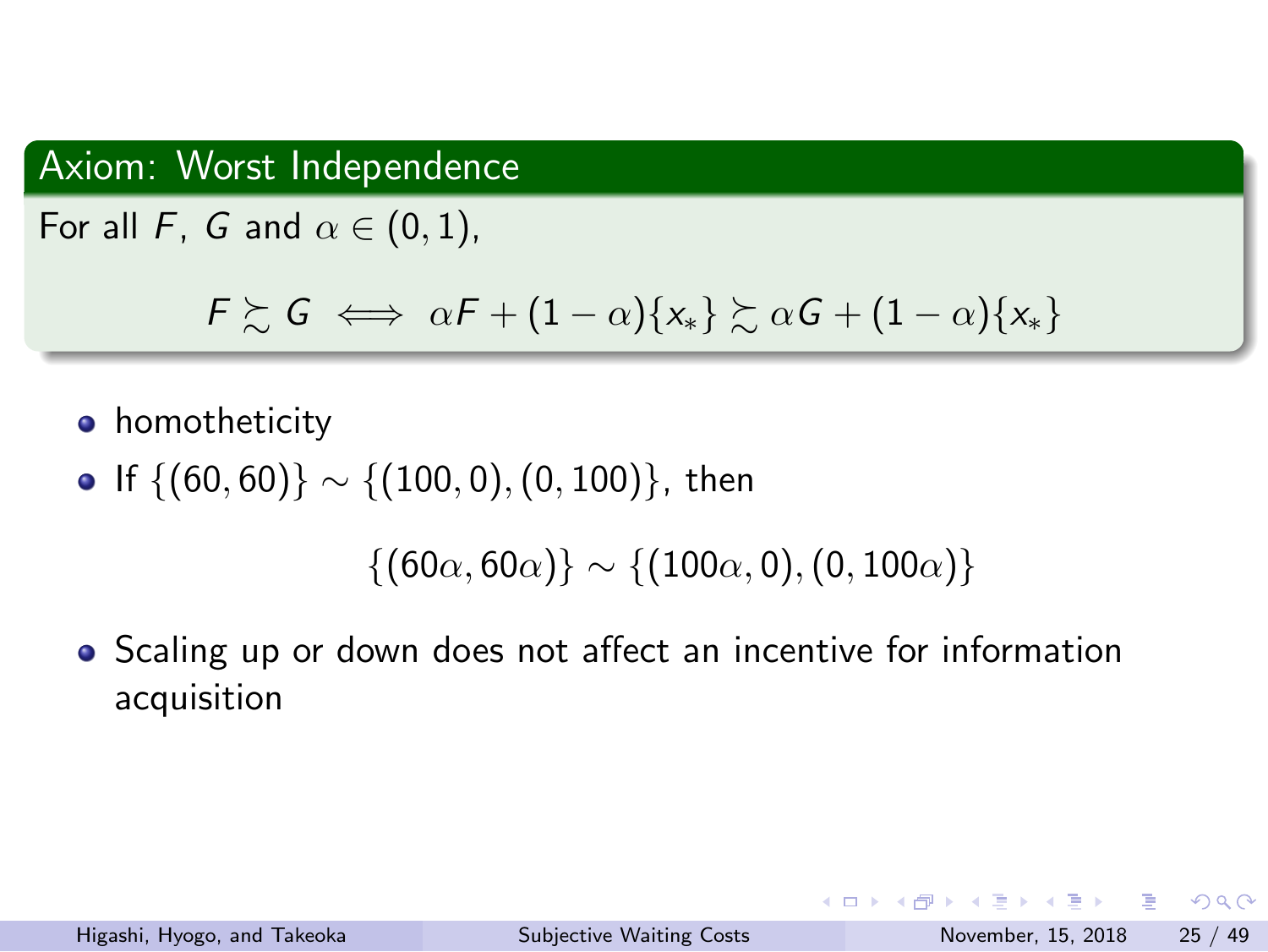## Representation Theorem

#### Theorem

 $\succsim$  on  ${\mathbb F}$  satisfies Order, Mixture Continuity, Unboundedness, Preference for Flexibility, Dominance, Singleton Independence, Aversion to Contingent Planning, Worst Independence if and only if it admits an optimal waiting representation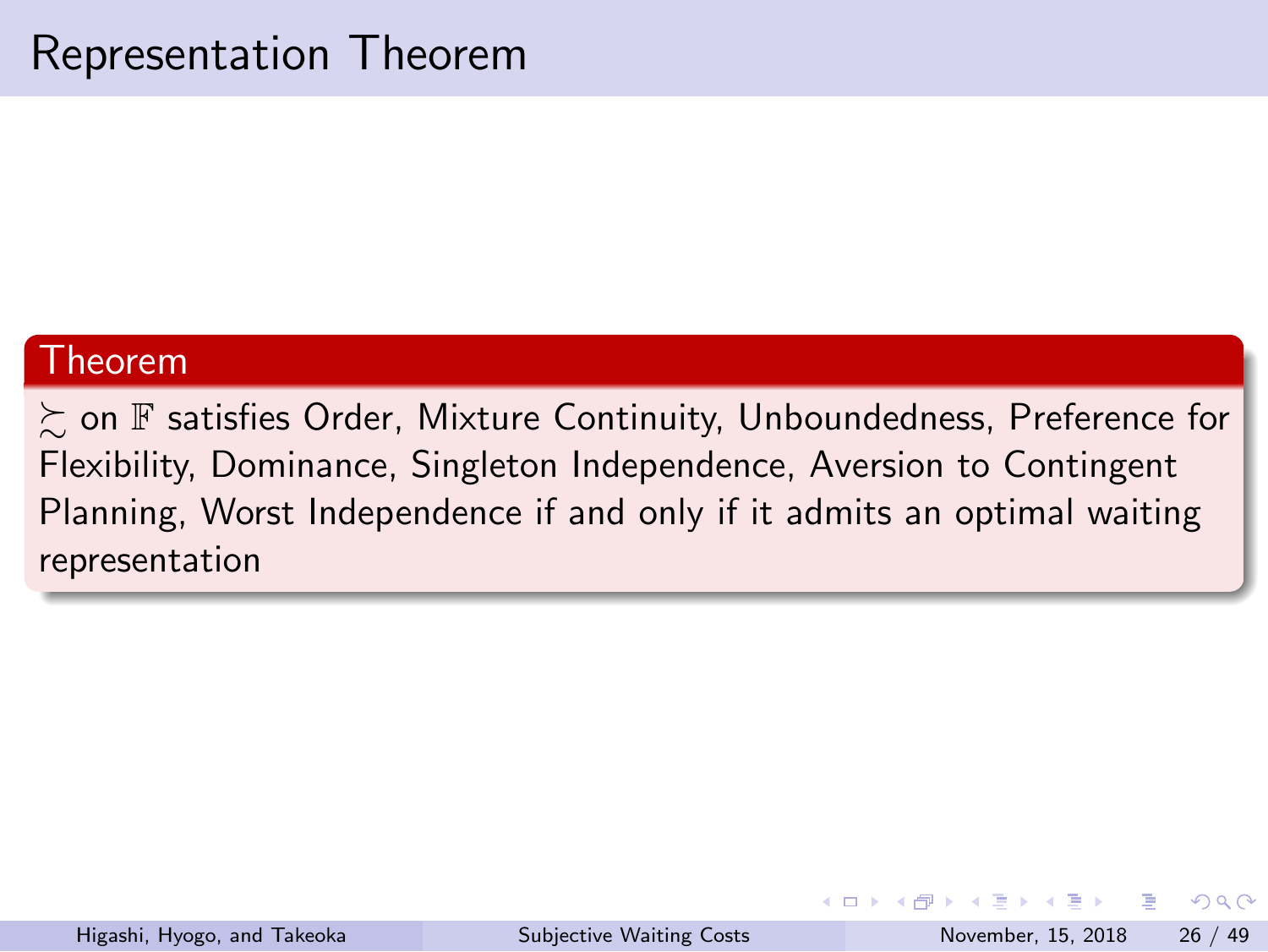#### Proof Sketch

There exists an EU function *u* : *X →* R with unbounded range and a  $\mathsf{prior}\ \overline{\mathsf{p}} \in \Delta(\Omega)$  such that  $\succsim$  over  $\mathcal F$  is represented by

$$
U(f) = \sum_{\Omega} u(f(\omega)) \overline{p}(\omega)
$$

- Without loss of generality, *u*(*x∗*) = 0.
- For all *F*, there exists *x<sup>F</sup> ∈ X* such that *x<sup>F</sup> ∼ F*
- $U: \mathcal{F} \to \mathbb{R}$  is extended to  $\mathbb{F}$  by  $U(F) = U(x_F)$

K ロ K K @ K K 할 X K 할 X - 할 X Y Q Q @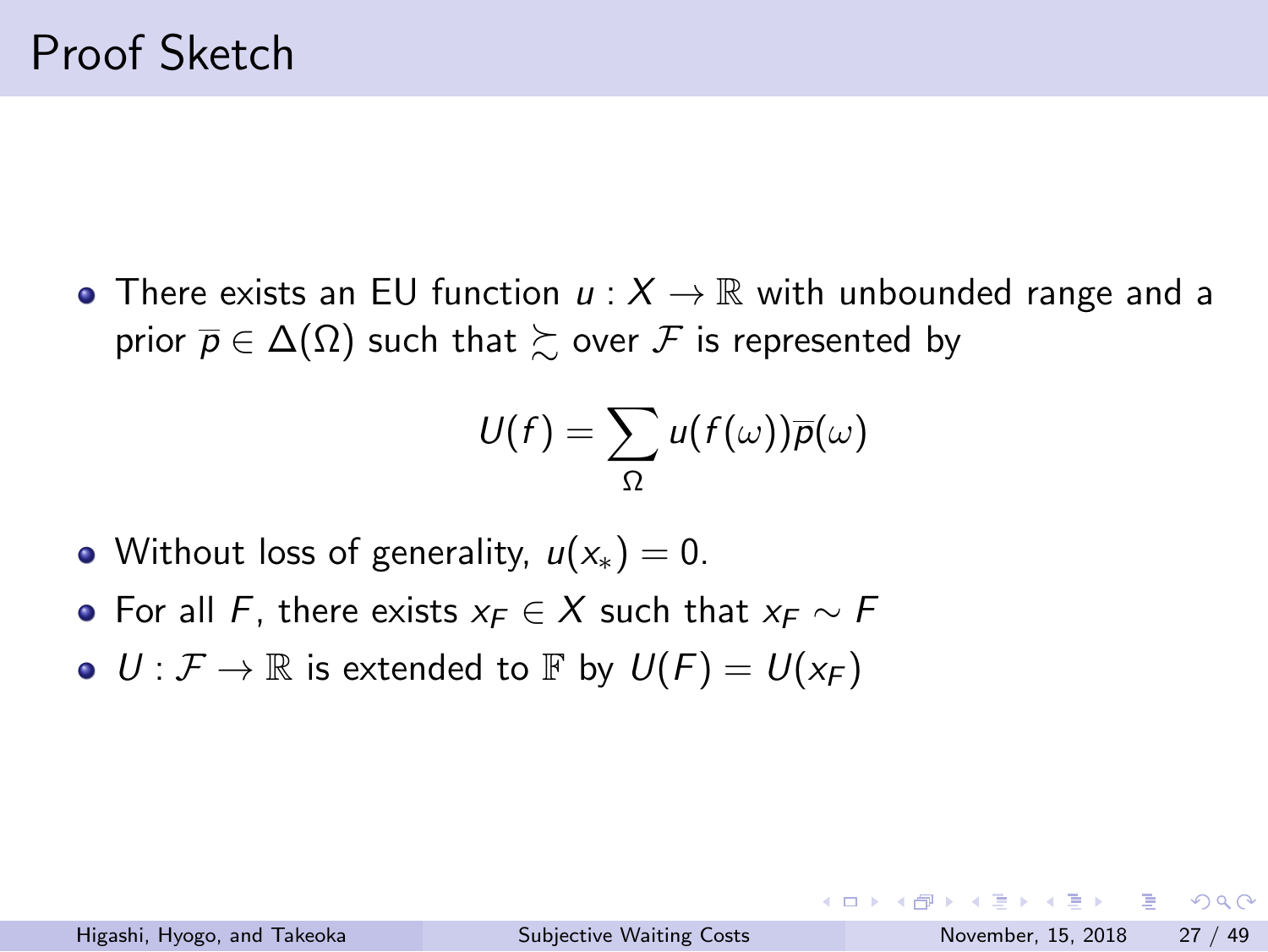For any *F ∈* F and any *p ∈* ∆(Ω), let

$$
\varphi_F(p) = \max_{f \in F} \sum_{\Omega} u(f(\omega)) p(\omega)
$$

- The support function of *F*: *φ<sup>F</sup>* : ∆(Ω) *→* R
- $\Phi_{\mathbb{F}} = {\varphi_F | F \in \mathbb{F}} \subset C(\Delta(\Omega))$
- $\phi$   $\varphi$ *F* =  $\varphi$ *G*  $\implies$  *F*  $\sim$  *G*
- Define the functional  $V : \Phi_{\mathbb{F}} \to \mathbb{R}$  by  $V(\varphi_F) = U(F)$
- **o** If *V* is linear,

$$
V(\varphi_F) = \int_{\Delta(\Omega)} \varphi_F(\rho) \, \mathrm{d} \pi^*(\rho)
$$

=*⇒* Constant costs model

| Higashi, Hyogo, and Takeoka | <b>Subjective Waiting Costs</b> | November, 15, 2018 28 / 49 |  |
|-----------------------------|---------------------------------|----------------------------|--|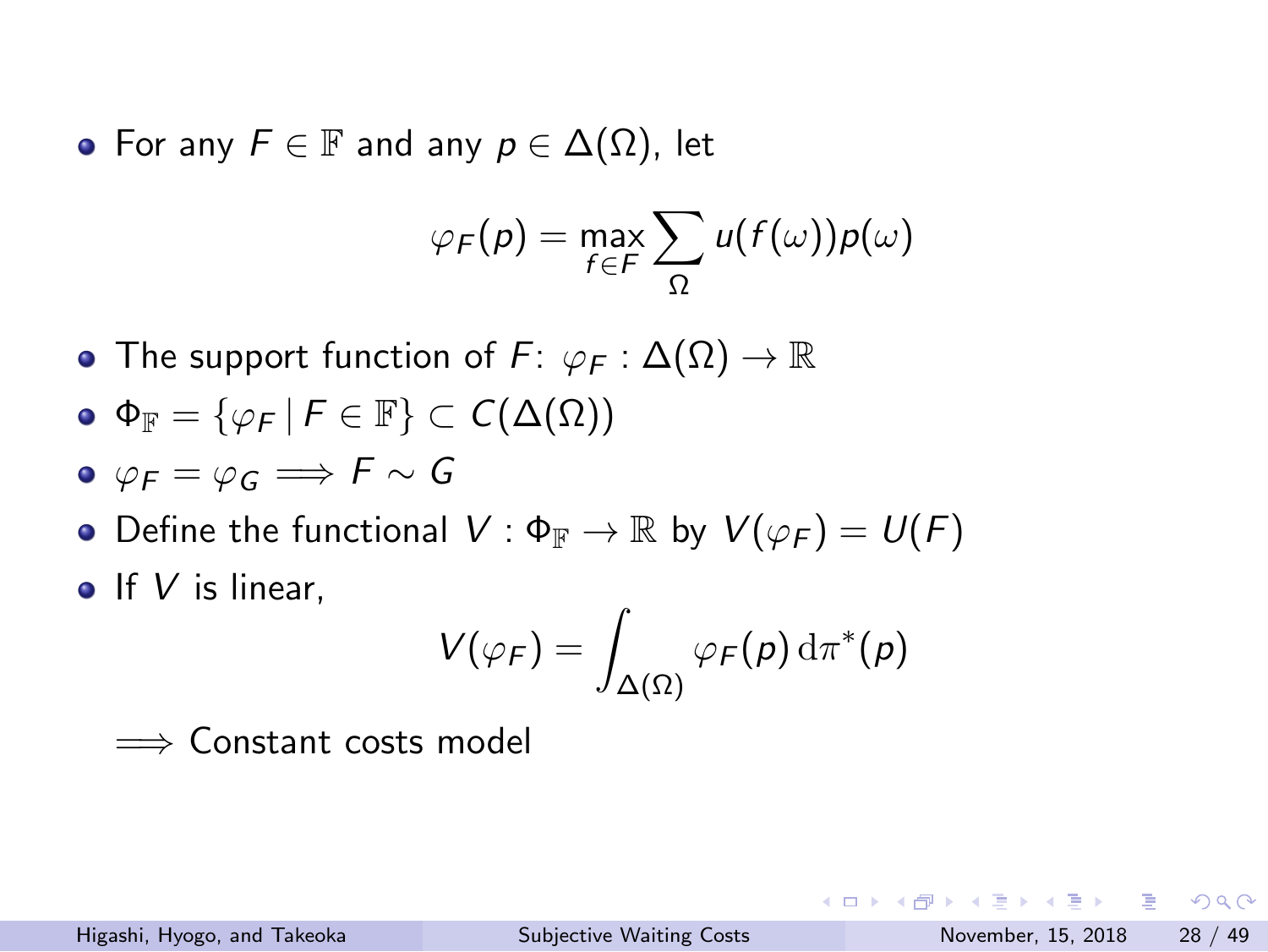# Subjective EU: Anscombe and Aumann (1963)

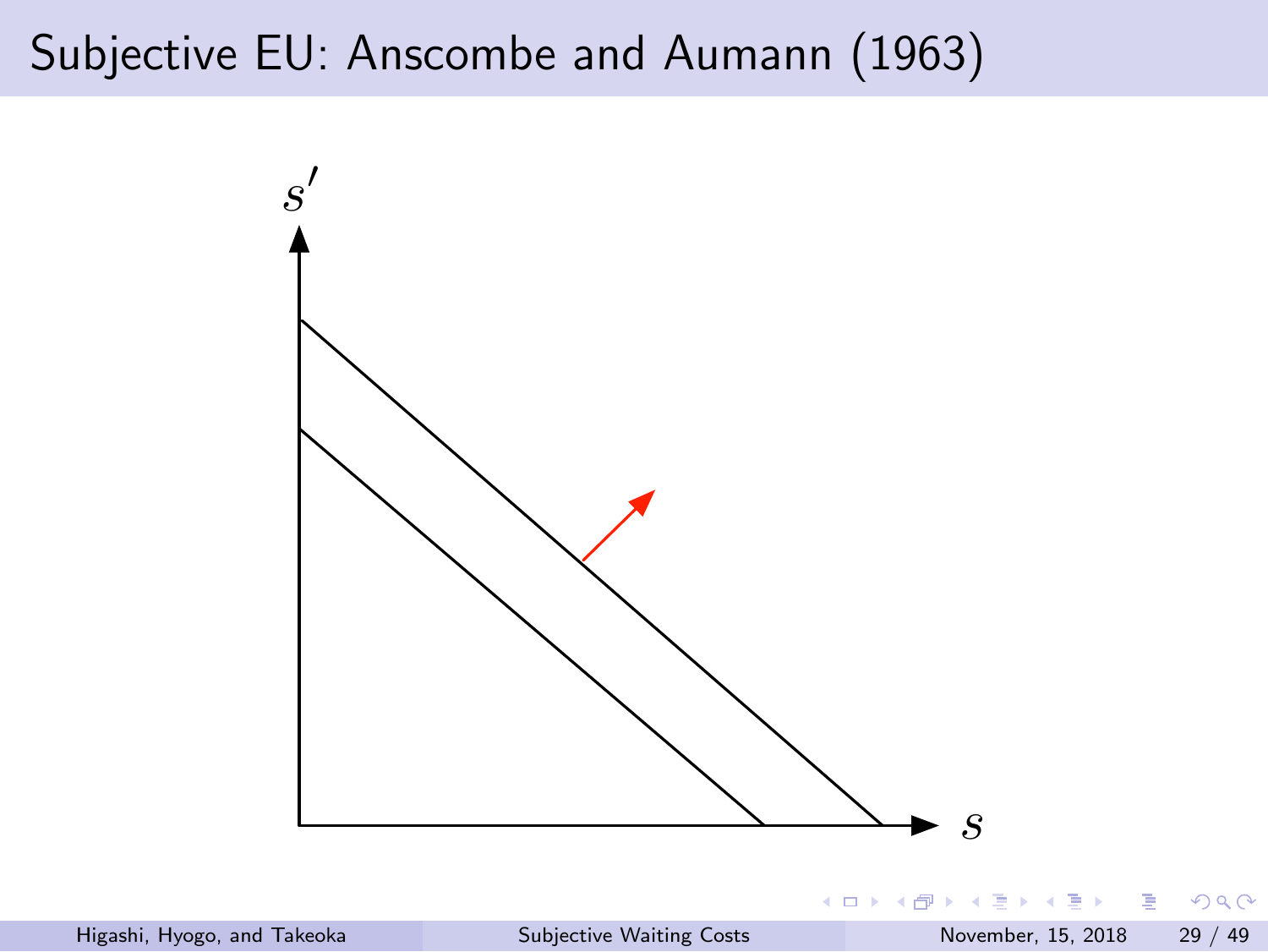

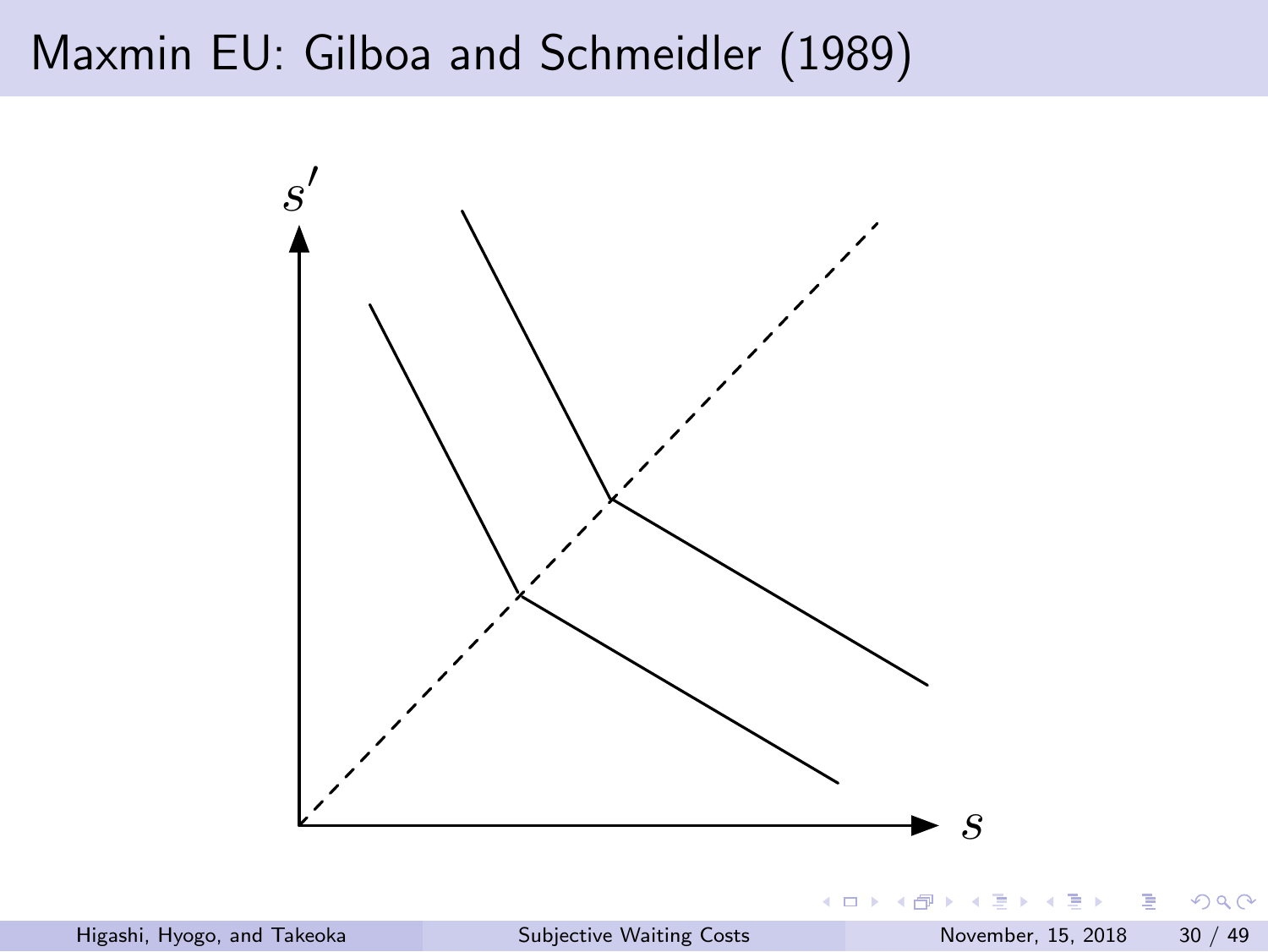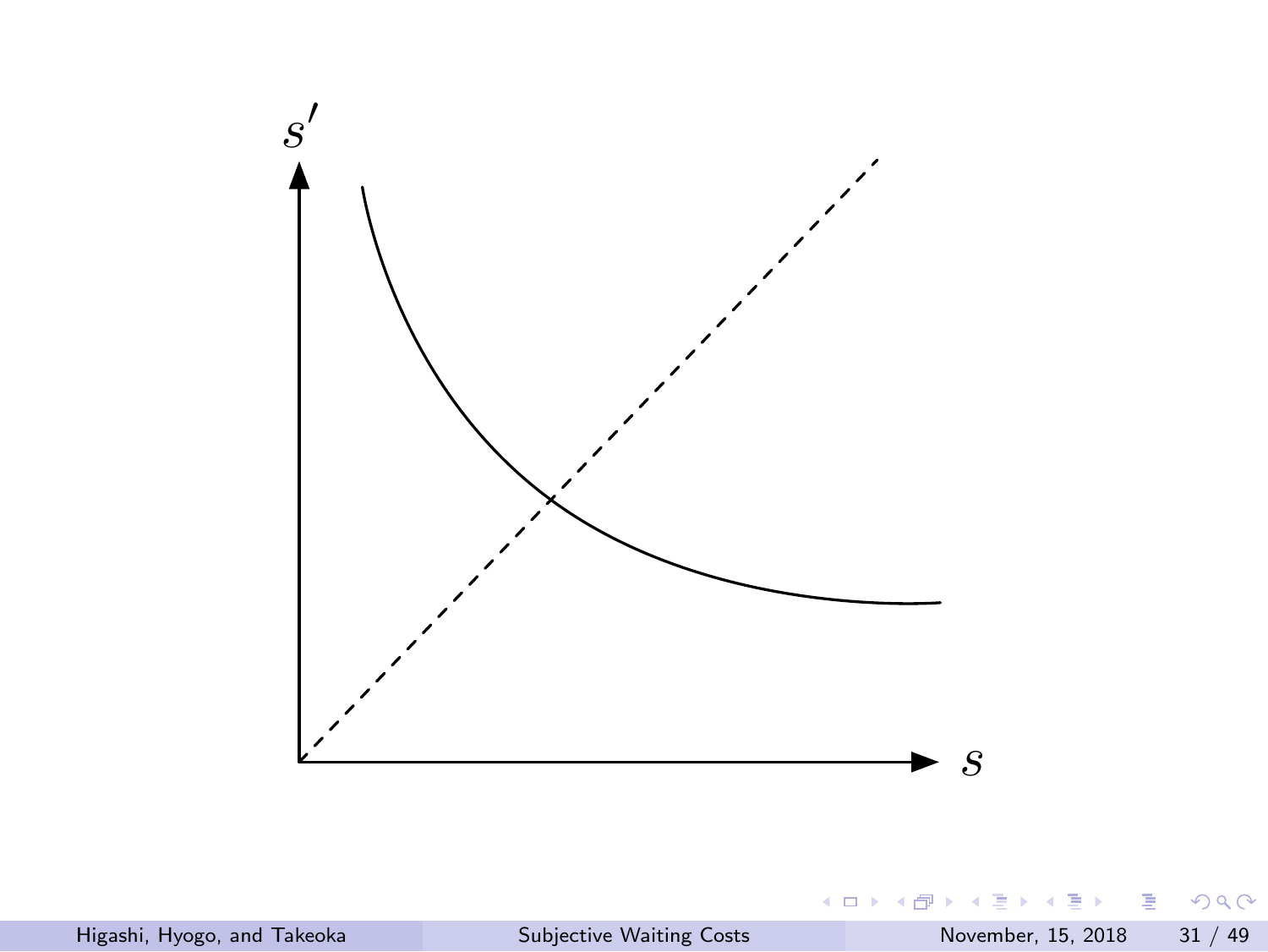Variational Preference: Maccheroni, Marinacci, and Rustichini (2006)

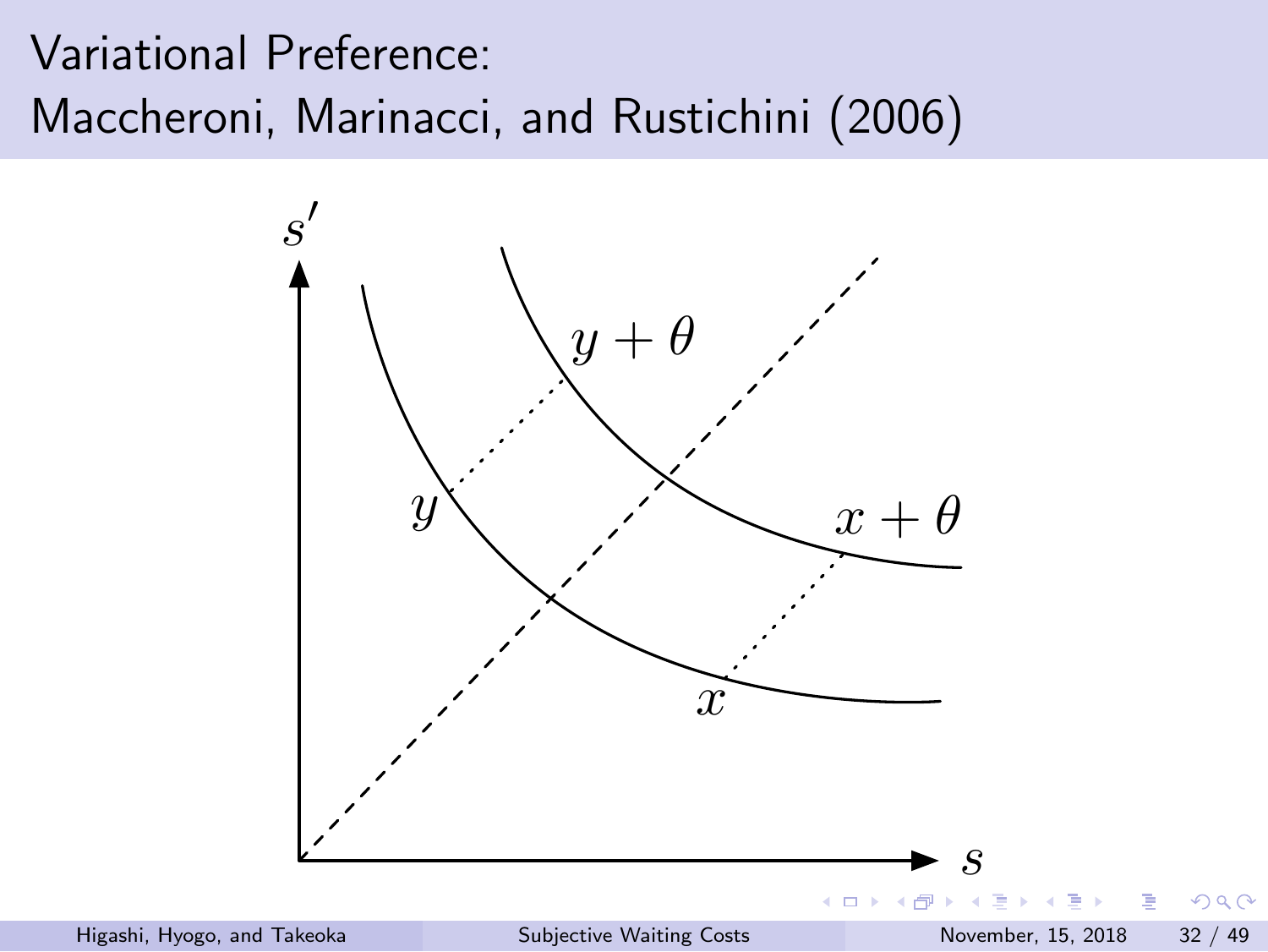# Confidence Preference: Chateauneuf and Faro (2009)

![](_page_32_Figure_1.jpeg)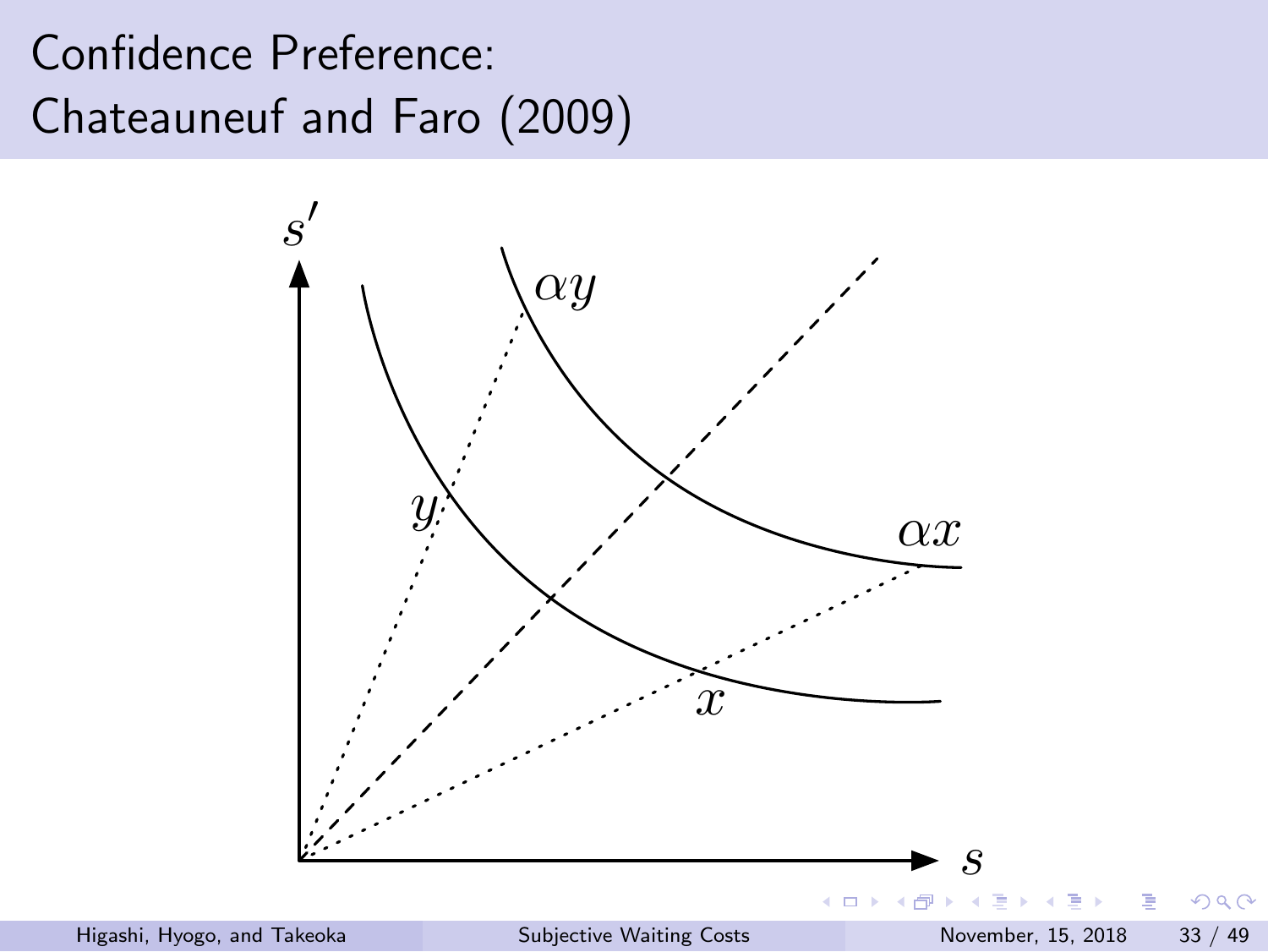Uncertain Averse Preference: Cerreia-Vioglio, Maccheroni, Marinacci, and Montrucchio (2011)

![](_page_33_Figure_1.jpeg)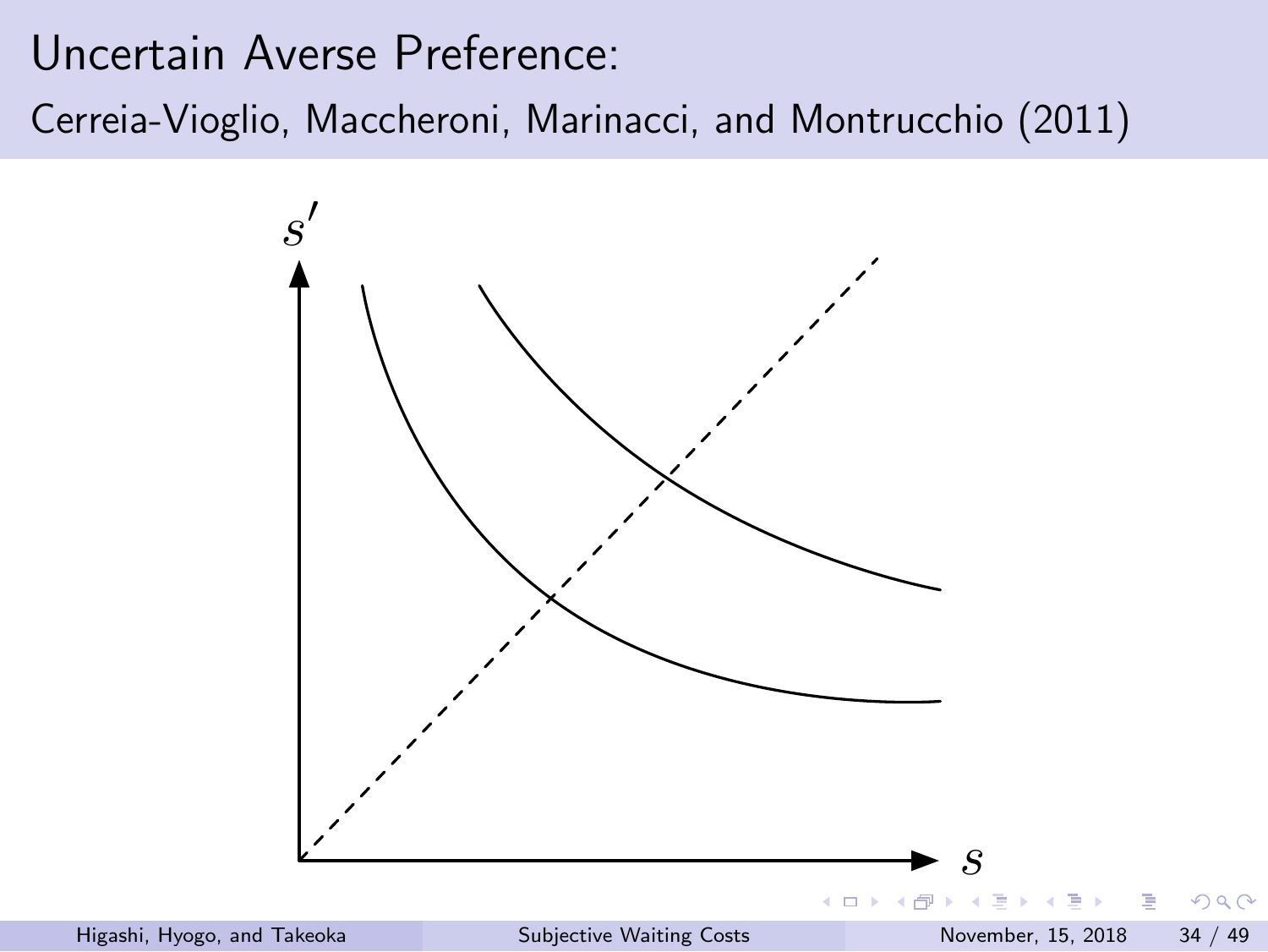![](_page_34_Figure_0.jpeg)

![](_page_34_Figure_1.jpeg)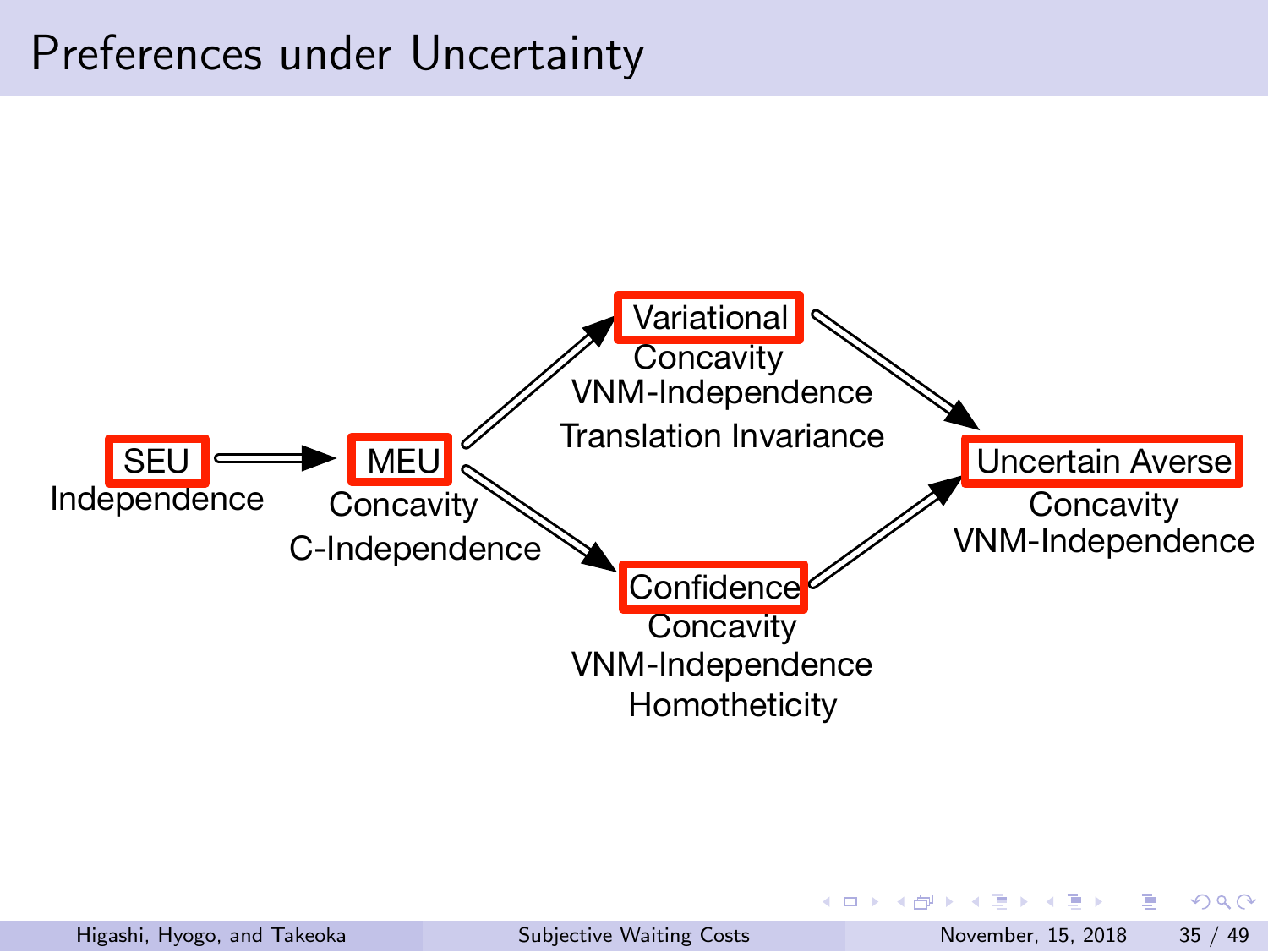$\bullet$  If *U* is a variational class,

$$
U(f) = \min_{p \in \Delta(S)} \left\{ \int_S f(s) \, \mathrm{d}p(s) + c(p) \right\}
$$

 $\bullet$  If  $U$  is a confidence class,

$$
U(f) = \min_{p \in \Delta(S)} \left\{ \beta(p) \int_S f(s) \, dp(s) \right\}
$$

 $\bullet$  If *U* is an uncertain averse class,

$$
U(f) = \min_{p \in \Delta(S)} G\left(\int_S f(s) \, \mathrm{d}p(s), p\right)
$$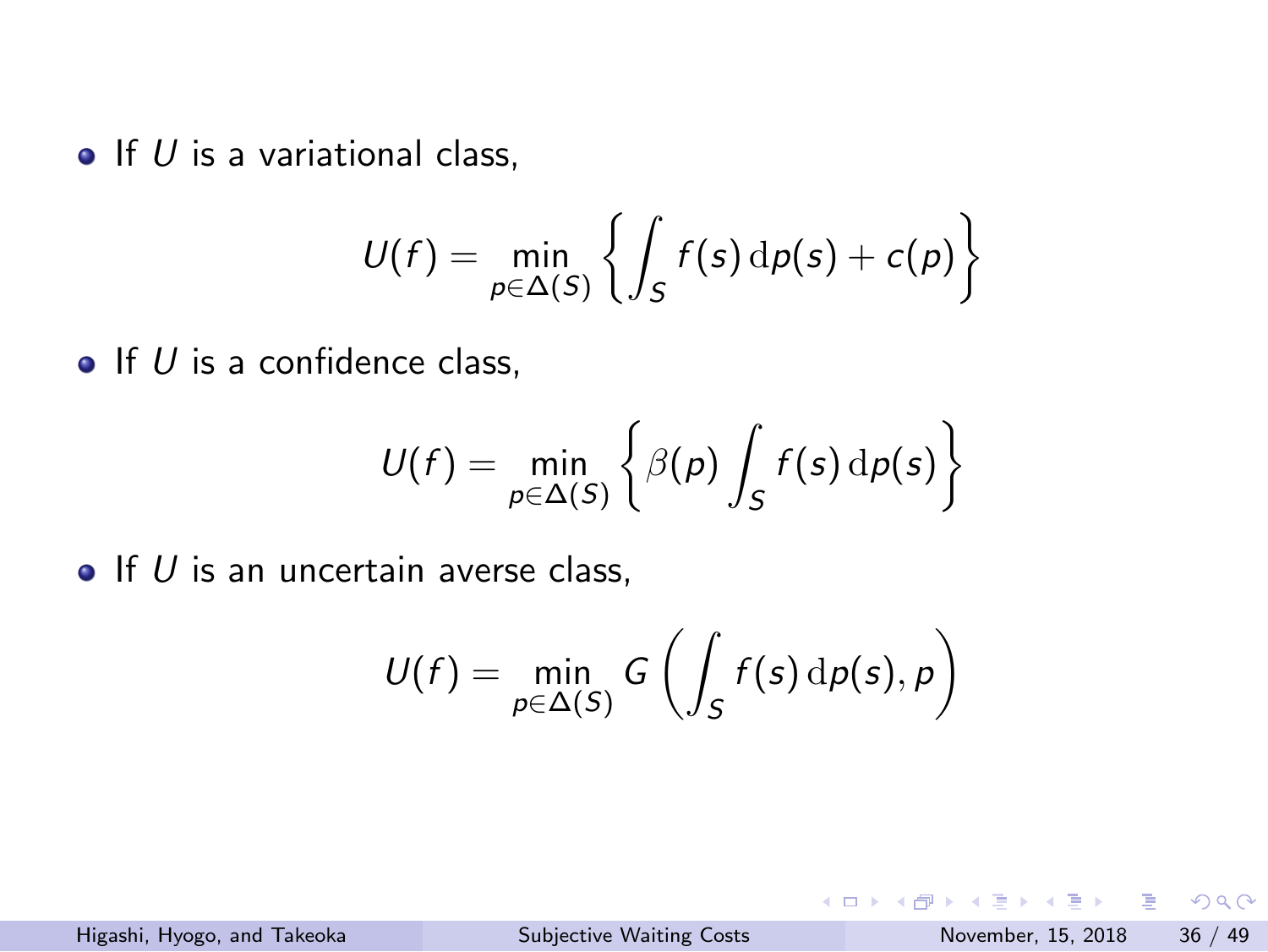## Preferences over Menus

![](_page_36_Figure_1.jpeg)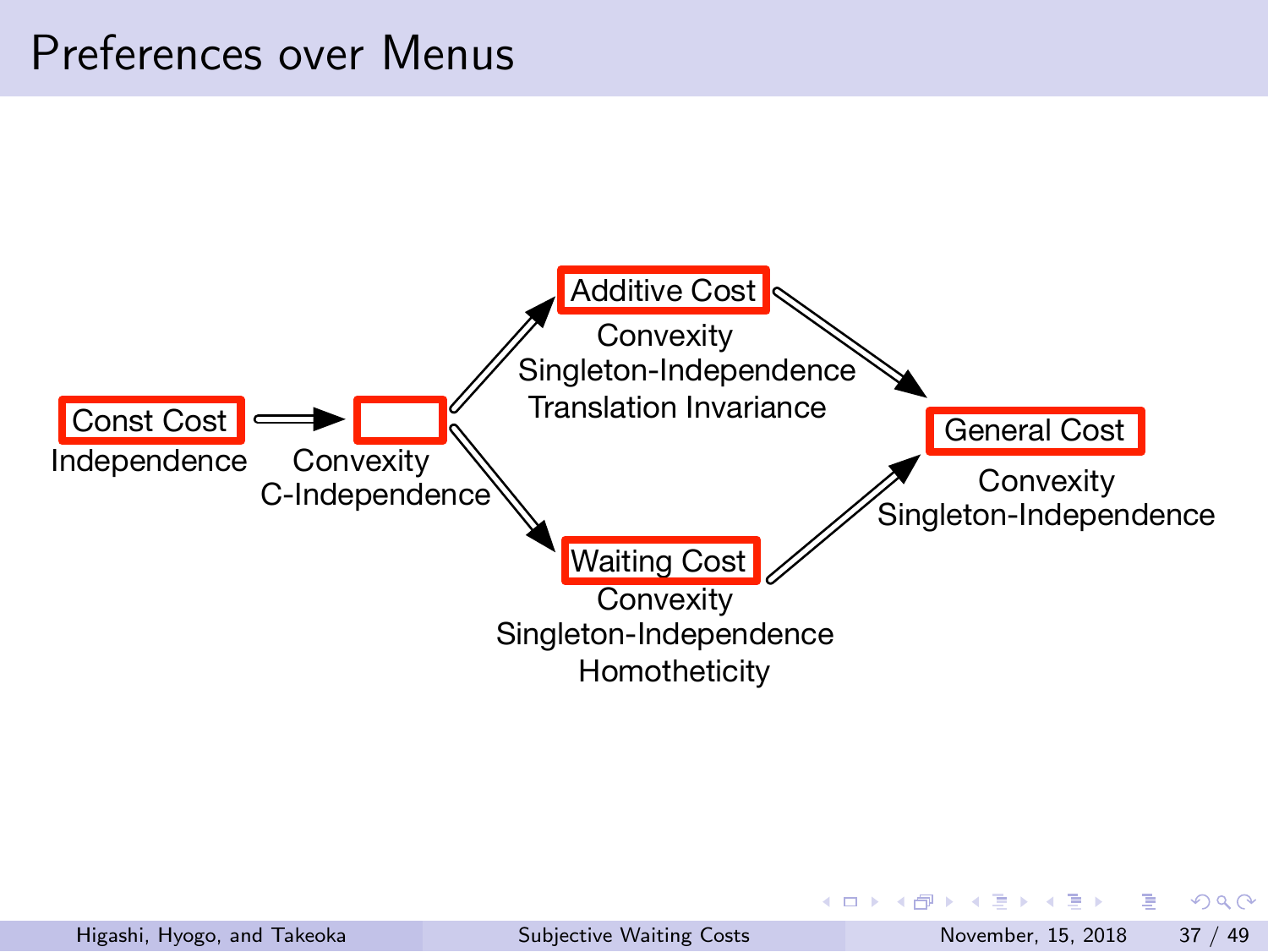**If** *V* is a variational class,

$$
V(\varphi_F) = \max_{\pi \in \Delta(\Delta(\Omega))} \left\{ \int_{\Delta(\Omega)} \varphi_F(p) \, d\pi(p) - c(\pi) \right\}
$$

=*⇒* Additive costs model

**If V** is a confidence class,

$$
V(\varphi_F) = \max_{\pi \in \Delta(\Delta(\Omega))} \left\{ \beta(\pi) \int_{\Delta(\Omega)} \varphi_F(p) \, \mathrm{d}\pi(p) \right\}
$$

=*⇒* Waiting costs model

**If V** is an uncertain averse class,

$$
V(\varphi_F) = \max_{\pi \in \Delta(\Delta(\Omega))} G\left(\int_{\Delta(\Omega)} \varphi_F(p) \, \mathrm{d}\pi(p), \pi\right)
$$

=*⇒* General costs model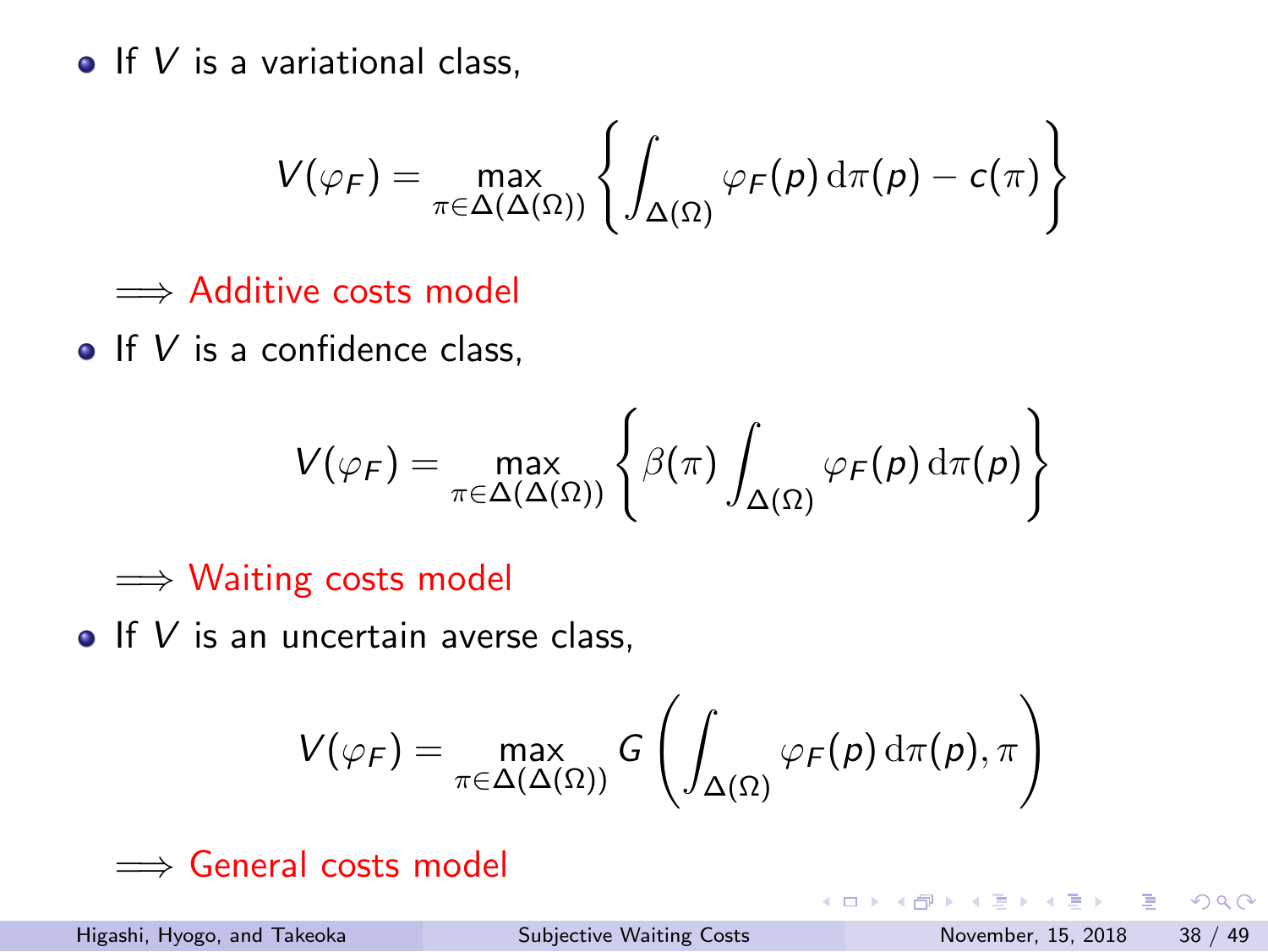## Application: Additive or discounting costs for information

- Cukierman (1980)
- The state space:  $\Omega = \mathbb{R}$
- The prior: *ω ∼ N*(*µ,* 1*/τ* )
- Actions: *y ∈* R
- Payoffs: *u*(*y, ω*) = *aω − b|ω − y|*, *a >* 0, *b >* 0
- Signals: *s ∼ N*(*ω,* 1*/p*)
- The agent has an additive cost function such as

$$
U(F)=\max_{t}\{b_F(t)-ct\},
$$

where

$$
b_F(t) = \int \max_{y \in F} \int u(y, \omega) \, d\rho(\omega|s_1, \cdot, s_t) \, d\sigma(s_1, \cdots, s_t)
$$

KOKK@KKEKKEK E 1990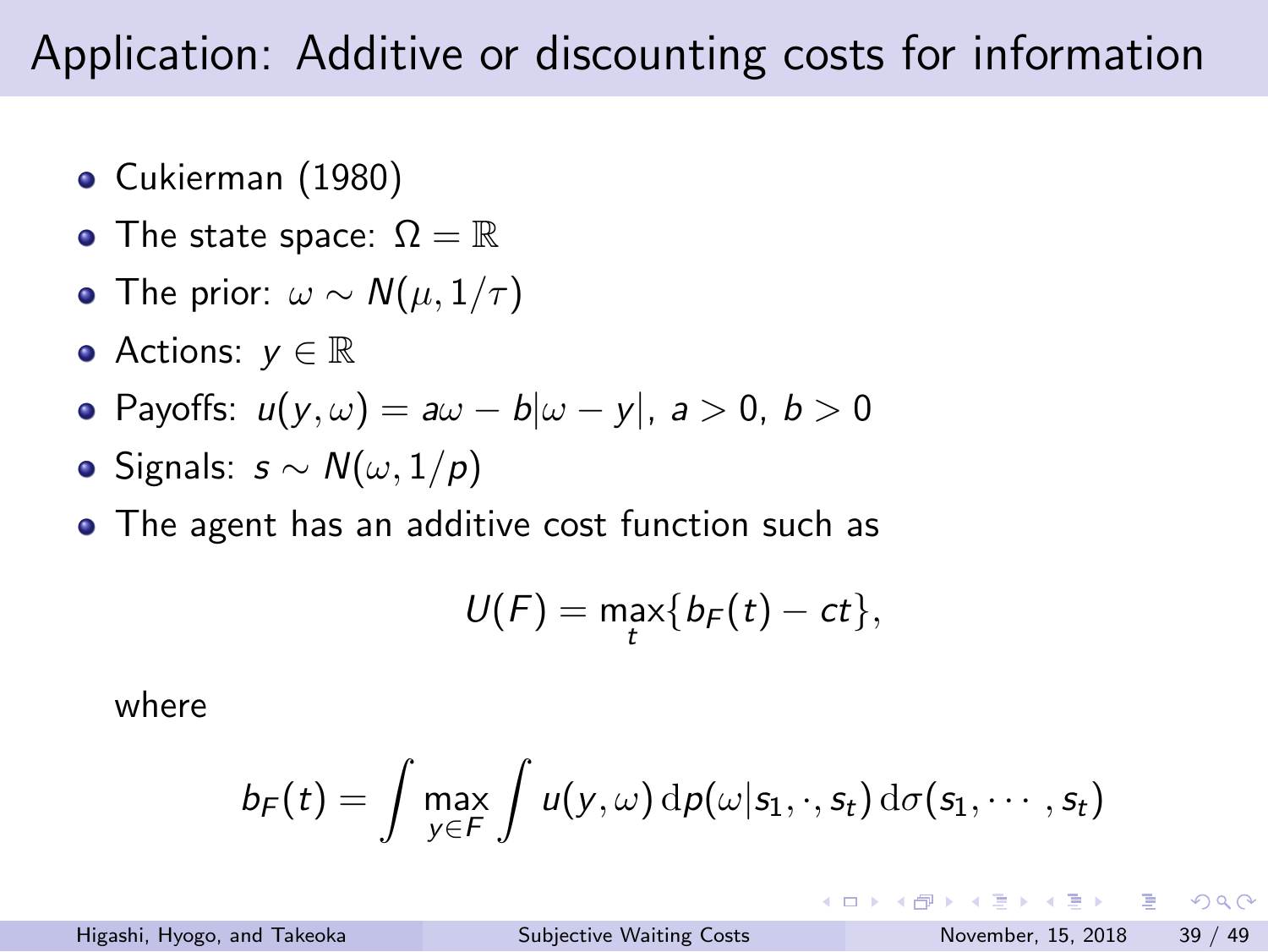Cukierman (1980) shows that

$$
b_F(t) = a\mu - b\left(\frac{2}{\pi}\right)^{\frac{1}{2}}\left(\frac{1}{\tau + tp}\right)^{\frac{1}{2}}
$$

By FOC, an optimal information acquisition is obtained by

d*b<sup>F</sup>*

or

$$
bp\left(\frac{2}{\pi}\right)^{\frac{1}{2}}\left(\frac{1}{\tau+tp}\right)^{\frac{3}{2}}=c
$$

 $\frac{dP}{dt}(t) = c$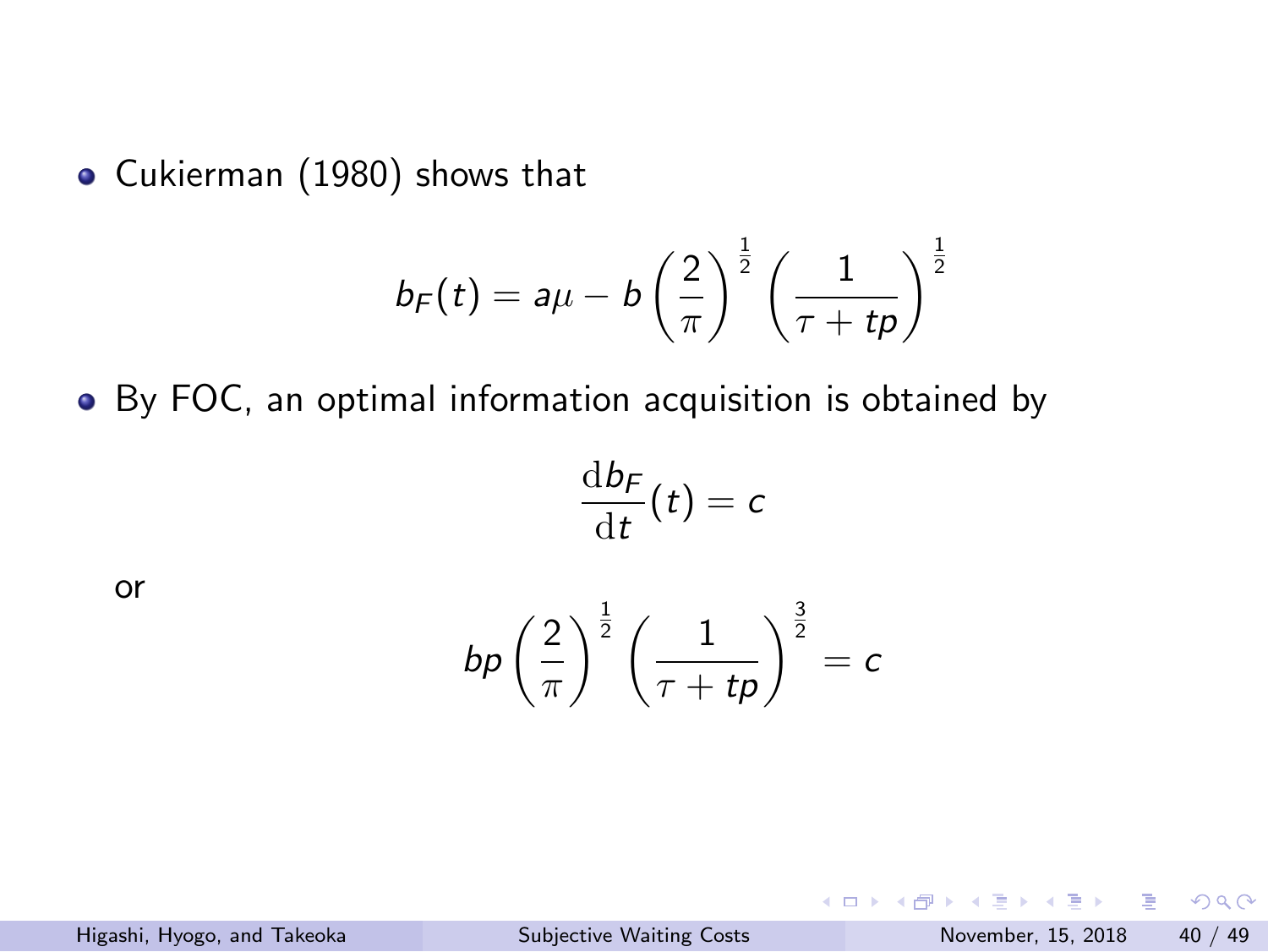![](_page_40_Figure_0.jpeg)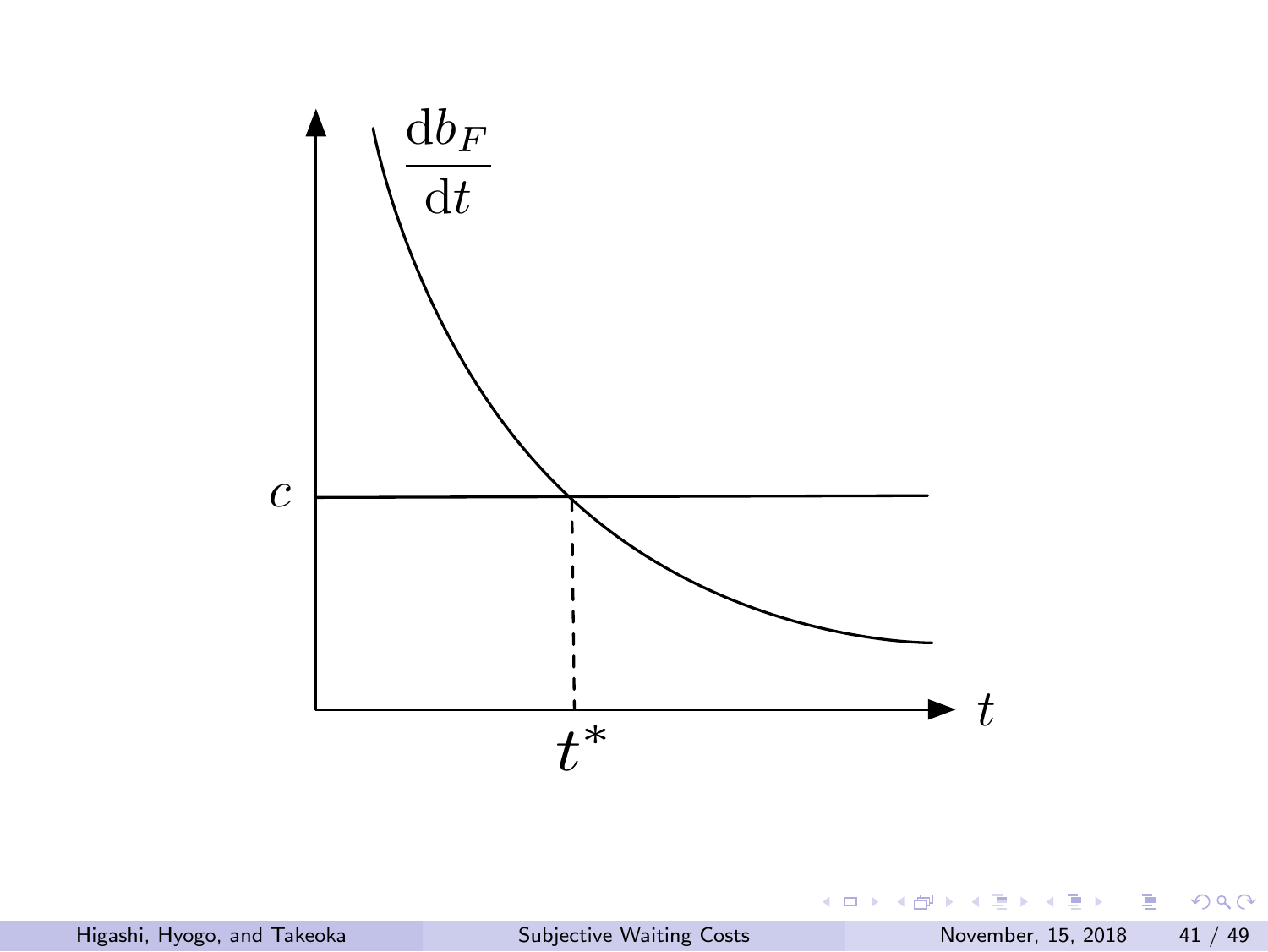![](_page_41_Figure_0.jpeg)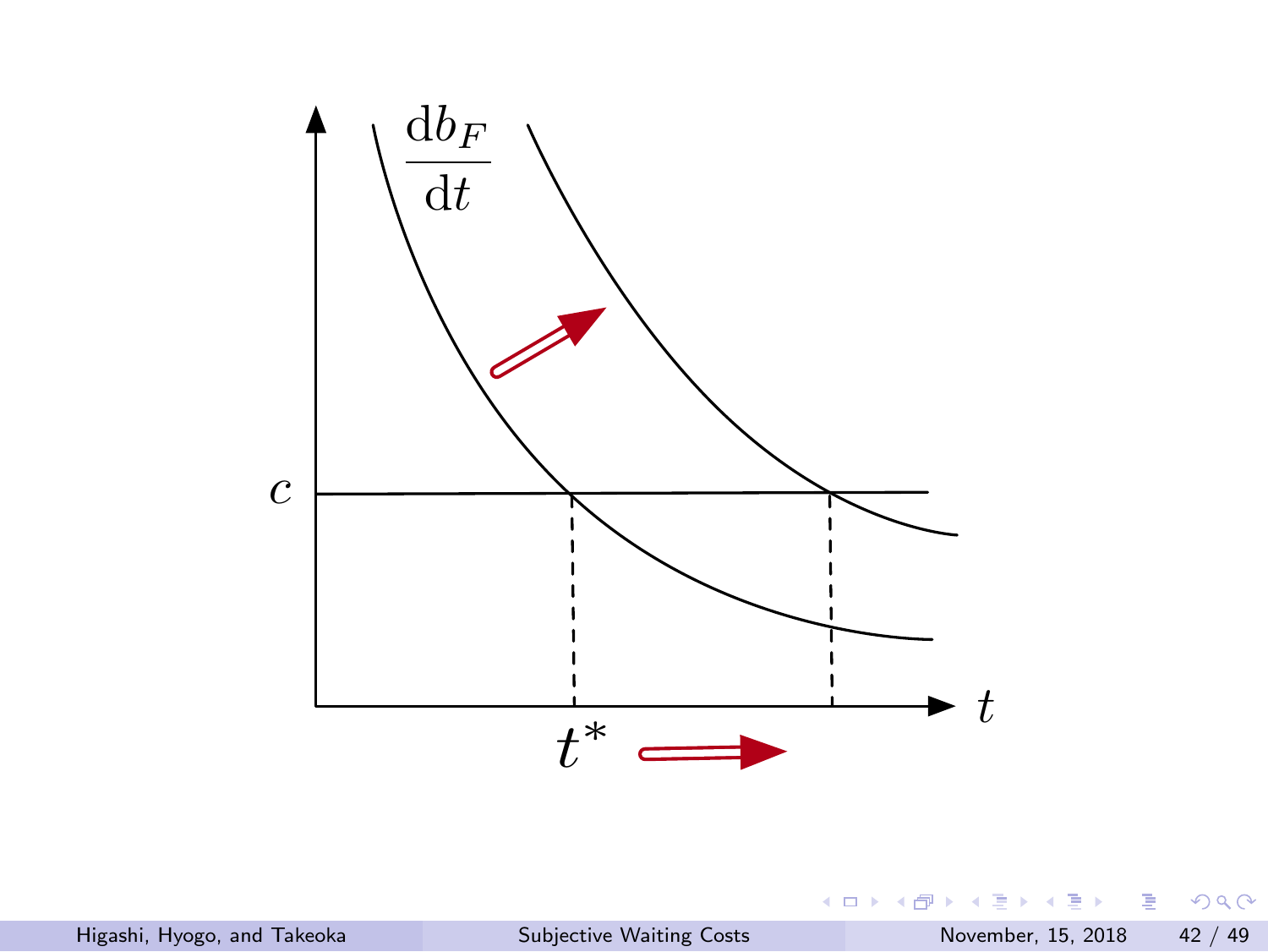#### Proposition (Cukierman (1980))

Assume the additive cost model:

**4** An increase in the variance of the relevant stochastic variable decreases the quantity of current investment:

$$
\tau \ \downarrow \Longrightarrow \ t^* \ \uparrow
$$

(2) An increase in the mean of the relevant stochastic variable is independent of the quantity of current investment:

 $\mu \uparrow \implies t^*$  invariant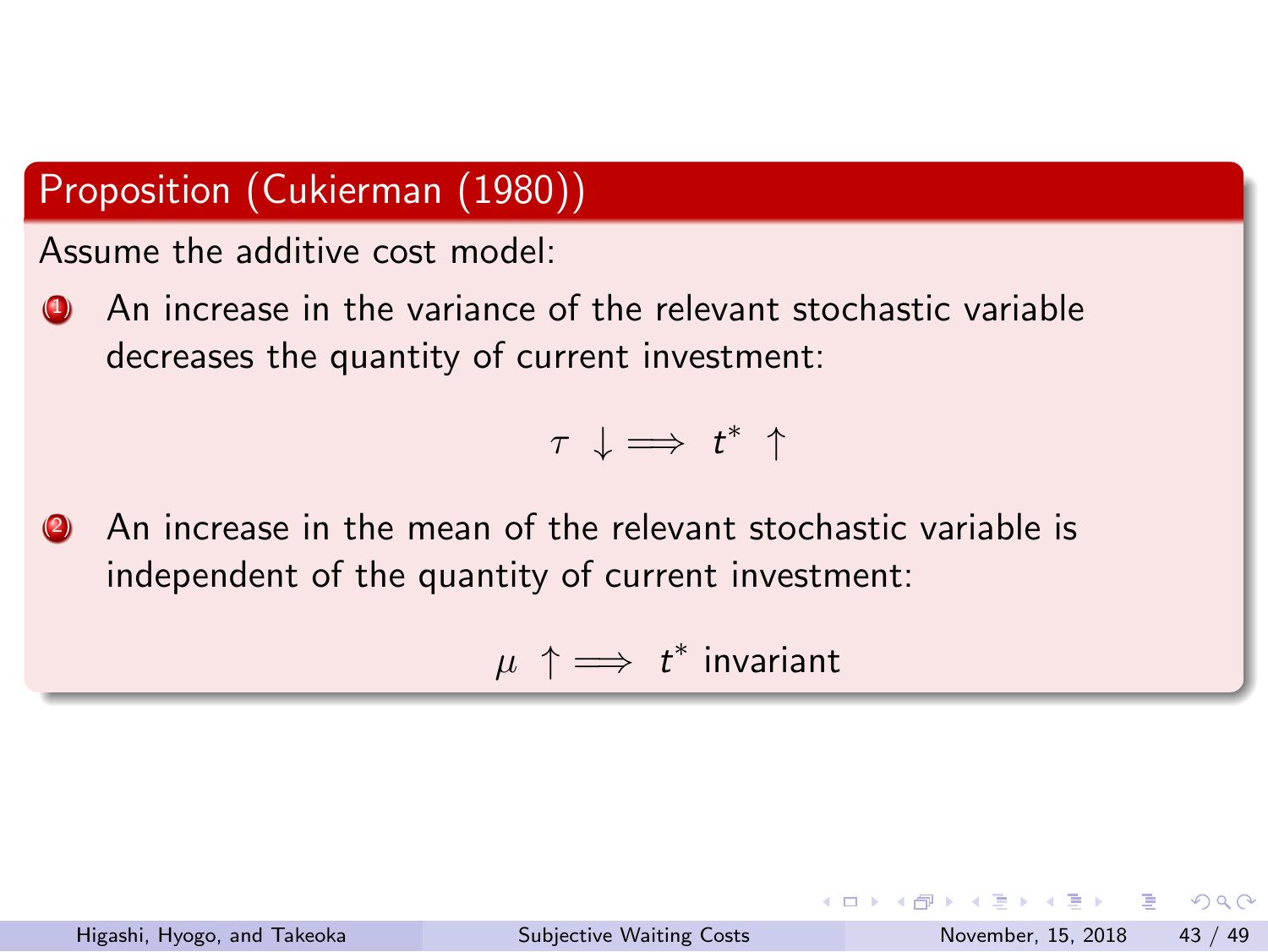The agent has a discounting cost function such as

$$
U(F) = \max_t e^{-\gamma t} b_F(t)
$$

By FOC, an optimal information acquisition is obtained by

$$
\frac{\frac{\mathrm{d}b_F}{\mathrm{d}t}(t)}{b_F(t)}=\gamma
$$

or

$$
\frac{bp\left(\frac{2}{\pi}\right)^{\frac{1}{2}}\left(\frac{1}{\tau+t\rho}\right)^{\frac{3}{2}}}{a\mu-b\left(\frac{2}{\pi}\right)^{\frac{1}{2}}\left(\frac{1}{\tau+t\rho}\right)^{\frac{1}{2}}}=\gamma
$$

KOKK@KKEKKEK E 1990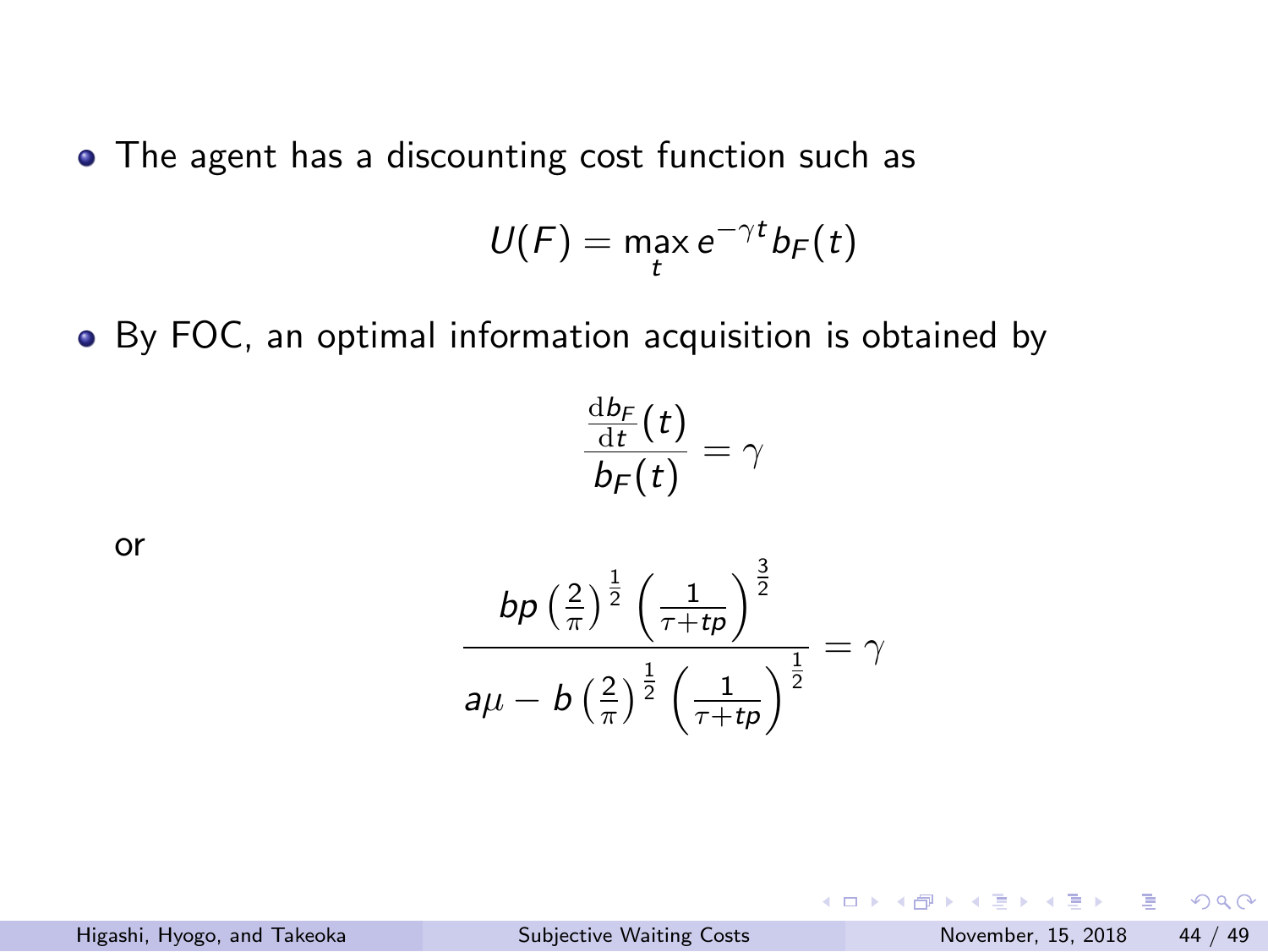![](_page_44_Figure_0.jpeg)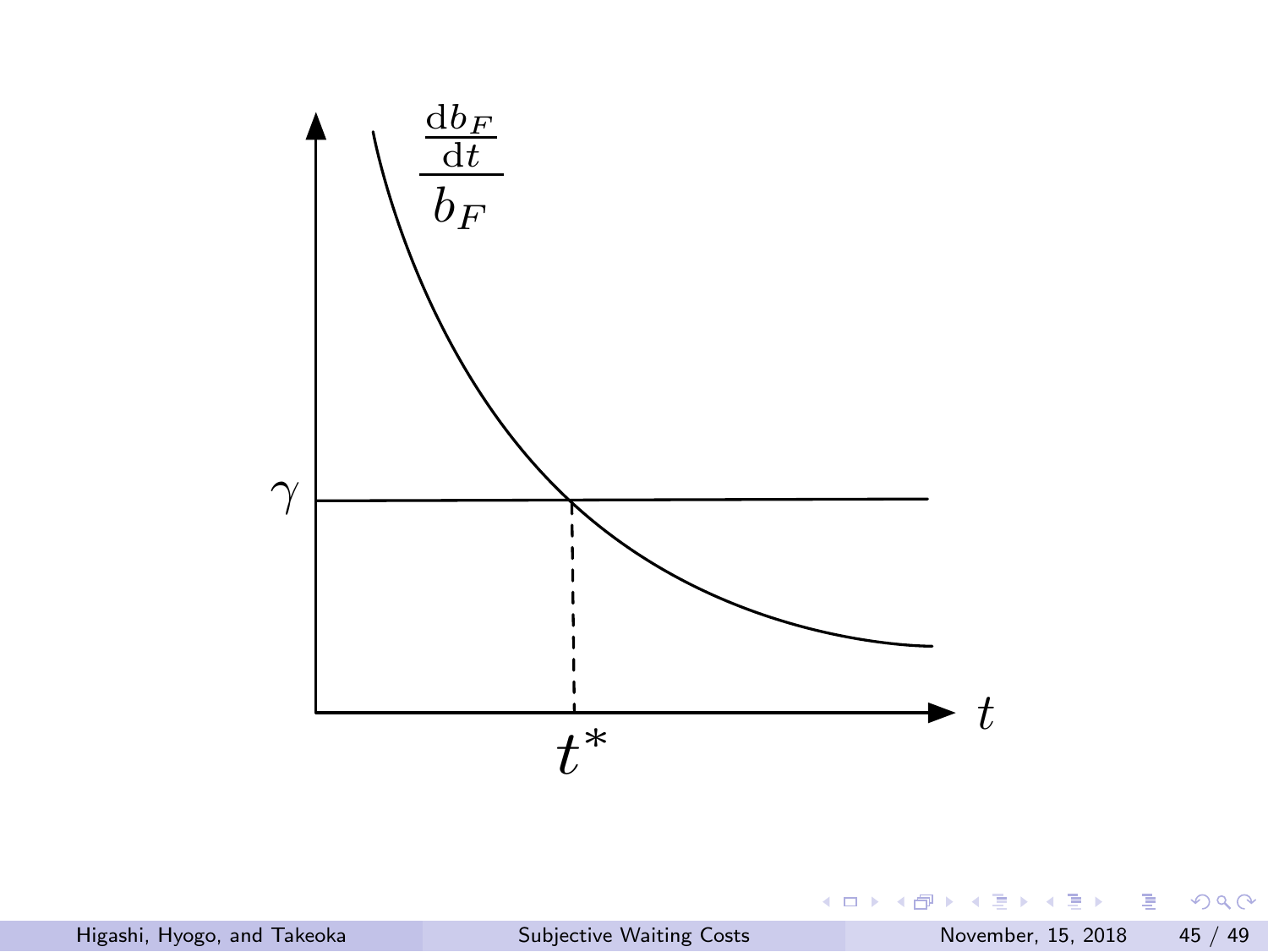![](_page_45_Figure_0.jpeg)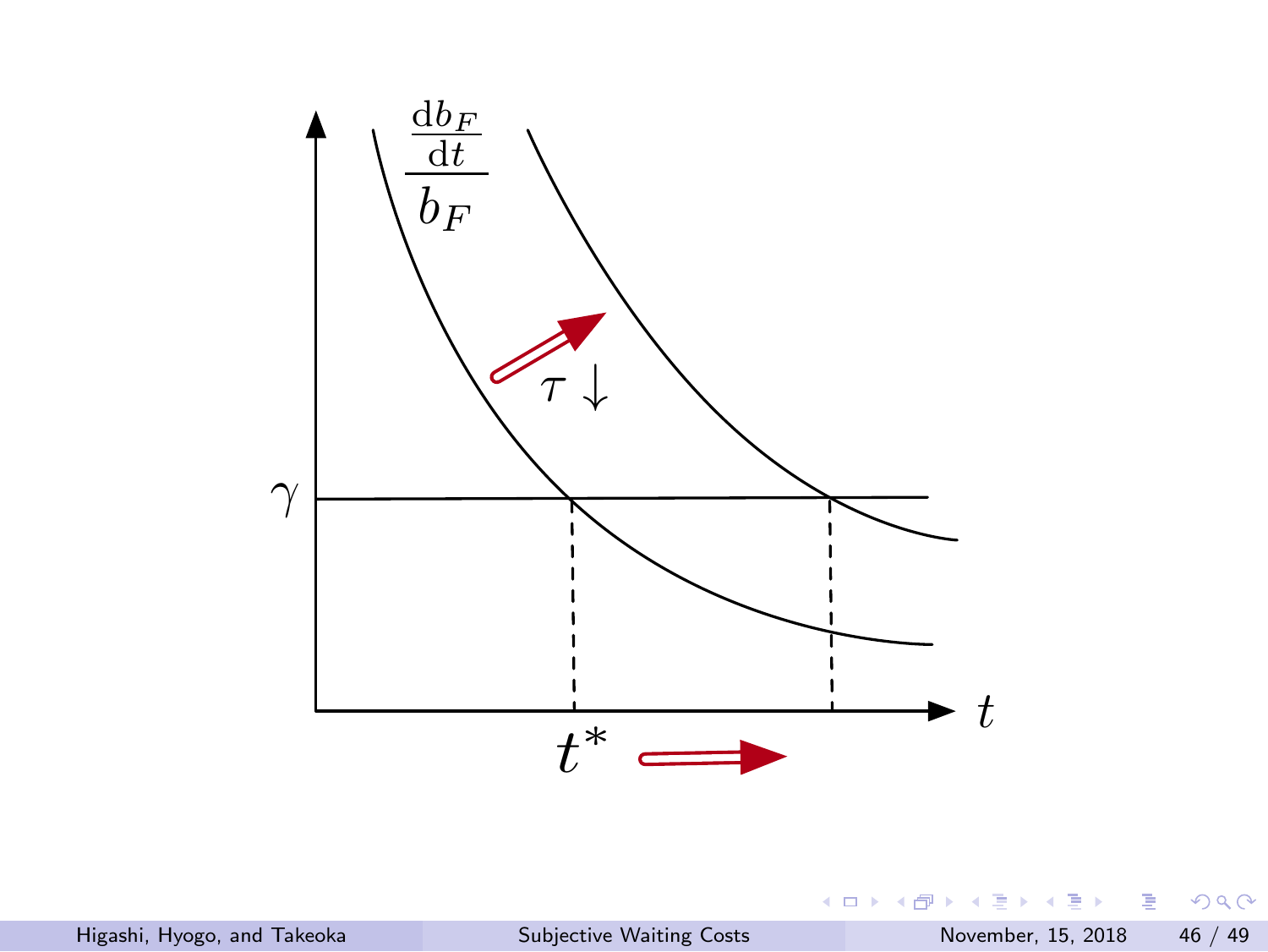![](_page_46_Figure_0.jpeg)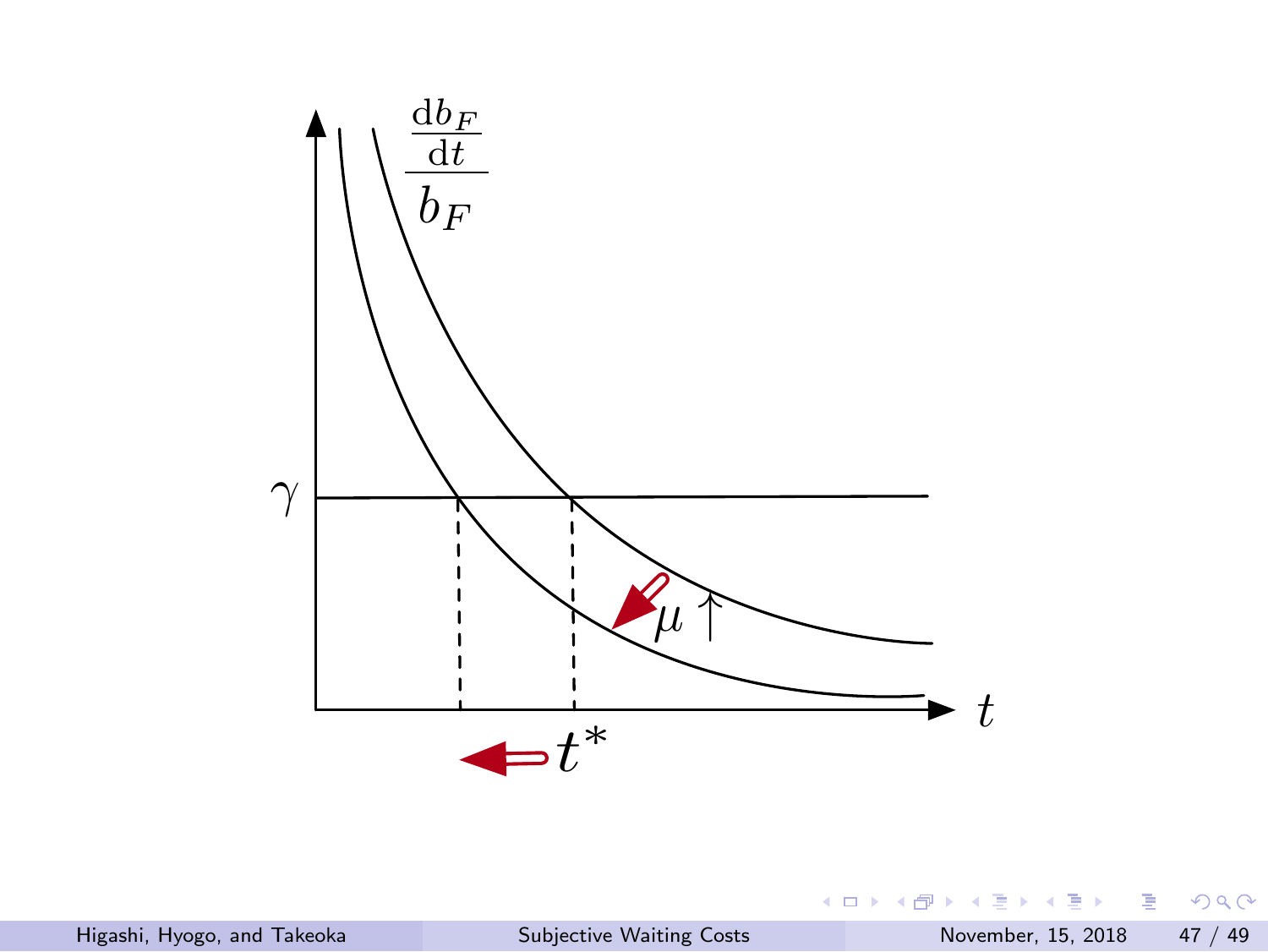#### Proposition

Assume the discounting cost model and  $a\mu - b$  ( $\frac{2}{\pi}$  $\frac{2}{\pi}$ ) $\frac{1}{2}$  > 0:

**4** An increase in the variance of the relevant stochastic variable decreases the quantity of current investment:

*τ ↓* =*⇒ t ∗ ↑*

**(2)** An increase in the mean of the relevant stochastic variable increases the quantity of current investment:

*µ ↑* =*⇒ t ∗ ↓*

**•** If the mean  $\mu$  of the prior increases, the investment becomes more profitable on average. Thus, the agent will quit information acquisition earlier

KOKK@KKEKKEK E 1990